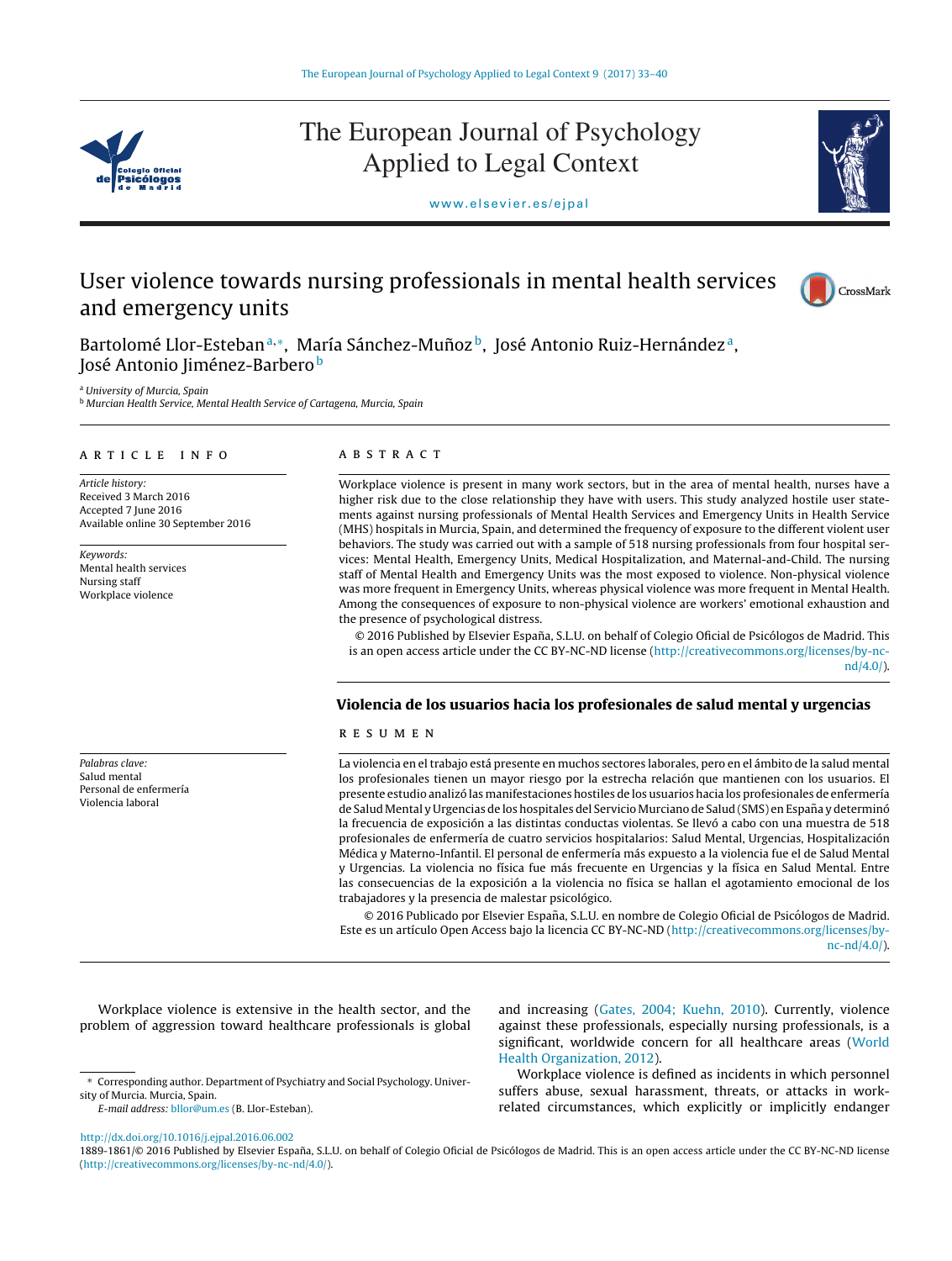their safety, well-being, or health [\(Norwegian](#page-6-0) [Labour](#page-6-0) [Inspection](#page-6-0) [Authority,](#page-6-0) [2009\).](#page-6-0)

Research outcomes vary considerably due to the different methodologies employed, the diversity of instruments, and assessment criteria, making it difficult to provide the incidence/prevalence rates of violent acts within the healthcare setting ([Franz,](#page-6-0) [Zeh,](#page-6-0) [Schablon,](#page-6-0) [Kuhnert,](#page-6-0) [&](#page-6-0) [Nienhaus,](#page-6-0) [2010;](#page-6-0) [Kling,](#page-6-0) [Yassi,](#page-6-0) [Smailes,](#page-6-0) [Lovato,](#page-6-0) [&](#page-6-0) [Koehoorn,](#page-6-0) [2009;](#page-6-0) [Roche,](#page-6-0) [Diers,](#page-6-0) [Duffield,](#page-6-0) [&](#page-6-0) [Catling-Paull,](#page-6-0) [2010\).](#page-6-0) For example, in the general healthcare setting, some studies find prevalence rates for physical violence ranging between 11% and 25% (Galián-Muñoz, [Llor-Esteban,](#page-6-0) [&](#page-6-0) Ruiz-Hernández, [2012;](#page-6-0) [Gerberich](#page-6-0) et [al.,](#page-6-0) [2004;](#page-6-0) [Roche](#page-6-0) et [al.,](#page-6-0) [2010\),](#page-6-0) or even higher, around 35-71% ([Hahn](#page-6-0) et [al.,](#page-6-0) [2010;](#page-6-0) [Zampieron,](#page-6-0) [Galeazzo,](#page-6-0) [Turra,](#page-6-0) [&](#page-6-0) [Buja,](#page-6-0) [2010\).](#page-6-0) With regard to non-physical aggression, the prevalence is even more difficult to assess, ranging between 38% and 90%, according to recent studies (Galián-Muñoz et [al.,](#page-6-0) [2012;](#page-6-0) [Gascón](#page-6-0) et [al.,](#page-6-0) [2009;](#page-6-0) [Roche](#page-6-0) et [al.,](#page-6-0) [2010\).](#page-6-0)

The problem of aggression toward clinical staff has been the target of many studies, especially focusing on Mental Health Services and Emergency Units. Thus, a study of [Magnavita](#page-6-0) [and](#page-6-0) [Heponiemi](#page-6-0) [\(2012\)](#page-6-0) found that the Psychiatry and Emergency staff ran the highest risk of physical aggression, especially the workers in Mental Health Services, whose risk rate was 22 times higher than that of the other services. Different studies have studied the Emergency Units as a focus of aggressions, assuming that these professionals run greater relative risk than other specialties ([James,](#page-6-0) [Madeley,](#page-6-0) [&](#page-6-0) [Dove,](#page-6-0) [2006;](#page-6-0) [Winstanley](#page-6-0) [&](#page-6-0) [Whittington,](#page-6-0) [2004\).](#page-6-0) Other studies report that hospital violence occurs more frequently in psychiatric units, emergency units and geriatric units [\(Osuna,](#page-6-0) [López-Martínez,](#page-6-0) [Arce,](#page-6-0) [&](#page-6-0) [Vázquez,](#page-6-0) [2015;](#page-6-0) [Spector,](#page-6-0) [Zhou,](#page-6-0) [&](#page-6-0) [Che,](#page-6-0) [2014\).](#page-6-0) There is a consensus that, within the healthcare sector, the nursing staff is one of the professional groups with the highest incidence of aggressions ([Franz](#page-6-0) et [al.,](#page-6-0) [2010;](#page-6-0) [Kling](#page-6-0) et [al.,](#page-6-0) [2009;](#page-6-0) [Roche](#page-6-0) et [al.,](#page-6-0) [2010;](#page-6-0) [Shields](#page-6-0) [&](#page-6-0) [Wilkins,](#page-6-0) [2009\).](#page-6-0) According to [Albashtawy](#page-6-0) [\(2013\),](#page-6-0) the reason for this could be their physical proximity to the patients and relatives as care providers. Specifically, mental health nurses are considered the professional group with the highest probability of suffering aggressions ([Murphy,](#page-6-0) [2004;](#page-6-0) [Wei,](#page-6-0) [Chiou,](#page-6-0) [Chien,](#page-6-0) [&](#page-6-0) [Huang,](#page-6-0) [2016\).](#page-6-0) In this sense, it has been noted that 80% of mental health nurses have suffered violence, whereas in the rest of the clinical staff, this percentage does not exceed 41% [\(Dack,](#page-6-0) [Ross,](#page-6-0) [Papadopoulos,](#page-6-0) [Stewart,](#page-6-0) [&](#page-6-0) [Bowers,](#page-6-0) [2013\).](#page-6-0)

This is also the case in Emergency Units, where the staff is often exposed to violent behaviors in emergency situations. According to the study of [Ryan](#page-6-0) [and](#page-6-0) [Maguire](#page-6-0) [\(2006\),](#page-6-0) 20% of the nurses had experienced sexual intimidation, harassment, or assault in the past month. Likewise, another study [\(Opie](#page-6-0) et [al.,](#page-6-0) [2010\)](#page-6-0) reported that the most frequent kind of violence experienced in these units was verbal aggression (80%), followed by physical aggression (28.6%), and sexual harassment (22.5%).

However, it is agreed that aggressive incidents are not limited only to Mental Health Services and Emergency Units; some studies find similar rates in other services considered as of lower risk. For example, [May](#page-6-0) [and](#page-6-0) [Grubbs](#page-6-0) [\(2002\)](#page-6-0) found that between 35% and 80% of the nursing staff in the Emergency Units, the Intensive Care Units (ICUs), and in-patient wards had been physically attacked at least once while working. [Magnavita](#page-6-0) [\(2014\)](#page-6-0) and [O'Connell,](#page-6-0) [Young,](#page-6-0) [Brooks,](#page-6-0) [Hutchings,](#page-6-0) [and](#page-6-0) [Lofthouse](#page-6-0) [\(2000\)](#page-6-0) reported that surgery nurses often suffer aggression by their patients. There are also data reflecting less conflictiveness in certain services. In this sense, [Gacki-Smith](#page-6-0) et [al.](#page-6-0) [\(2009\)](#page-6-0) found that pediatric staff reported the least physical violence in comparison with other specialties.

As in other settings ([Amado,](#page-6-0) [Arce,](#page-6-0) [&](#page-6-0) [Herraiz,](#page-6-0) [2015\),](#page-6-0) in the healthcare setting, aggression has an impact on professionals' psychological adjustment, producing physical, psychological, and/or economic consequences for these workers [\(Pompeii](#page-6-0) et [al.,](#page-6-0) [2013\).](#page-6-0)

They may experience anger, fear, or irritation along with feelings of humiliation and guilt ([Ayranci,](#page-6-0) [Yenilmez,](#page-6-0) [Balci,](#page-6-0) [&](#page-6-0) [Kaptanoglu,](#page-6-0) [2006;](#page-6-0) [El-Gilany,](#page-6-0) [El-Wehady,](#page-6-0) [&](#page-6-0) [Amr,](#page-6-0) [2010;](#page-6-0) [Ruiz](#page-6-0) [Hernández,](#page-6-0) [García](#page-6-0) [Jiménez,](#page-6-0) [Llor](#page-6-0) [Esteban,](#page-6-0) [&](#page-6-0) [Godoy](#page-6-0) [Fernández,](#page-6-0) [2015\),](#page-6-0) or they may consider that filing a complaint about such acts—even acts of phy-sical violence-is a sign of weakness ([Gacki-Smith](#page-6-0) et [al.,](#page-6-0) [2009\).](#page-6-0) Other studies report job dissatisfaction, which translates into a decrease in the level of care, changing the workplace, or quitting the profession [\(Alameddine,](#page-5-0) [Mourad](#page-5-0) [&](#page-5-0) [Dimassi,](#page-5-0) [2015;](#page-5-0) [Fernandes](#page-5-0) et [al.,](#page-5-0) [2002;](#page-5-0) [Kowlaenko,](#page-5-0) [Walters,](#page-5-0) [Khare,](#page-5-0) [Compton,](#page-5-0) [&](#page-5-0) [Michigan](#page-5-0) [College](#page-6-0) [of](#page-5-0) [Emergency](#page-5-0) [Physicians](#page-5-0) [Workplace](#page-5-0) [Violence](#page-5-0) [Task](#page-5-0) [Force,](#page-5-0) [2005\).](#page-5-0) Exposure to violence can also generate burnout, reactive psychopathological syndromes, substance abuse, or abuse of psychotropic medication ([Dement,](#page-6-0) [Lipscomb,](#page-6-0) [Schoenfisch,](#page-6-0) [&](#page-6-0) [Pompeii,](#page-6-0) [2014;](#page-6-0) [Estryn-Behar](#page-6-0) et [al.,](#page-6-0) [2008;](#page-6-0) [Ünsal](#page-6-0) [Atan](#page-6-0) et [al.,](#page-6-0) [2013\).](#page-6-0) At the organizational level, there may be economic consequences for the company due to absenteeism or the loss of capable workers ([Franz](#page-6-0) et [al.,](#page-6-0) [2010;](#page-6-0) [Kneller](#page-6-0) [&](#page-6-0) [Harvey,](#page-6-0) [2016;](#page-6-0) [Roche](#page-6-0) et [al.,](#page-6-0) [2010\).](#page-6-0)

In this context, a research was designed with the aim of studying users' hostile expressions against the nursing professionals of different public hospitals that report to the Murcian Health Service (MHS), in the Region of Murcia (Spain). Specifically, it was planned to determine the frequency of exposure in the past year to diverse violent user behaviors, as well as the sociodemographic and sociooccupational characteristics associated with greater exposure to this type of behaviors. The levels of violence between two highrisk services (Mental Health and Emergency Units) were compared with two other services (Medical Hospitalization and Maternaland-Child) that present no evidence of suffering greater exposure to violence than the rest of the services. Lastly, the relation between exposure to hostile behaviors and the presence of possible consequences, such as variations in job satisfaction, burnout, and psychological well-being were analyzed.

## **Method**

## Participants

A sample of 518 participants was obtained from all the public hospitals in Murcia (southeastern Spain) that had Psychiatric Hospitalization Units (out of a total of 9 hospitals, we included in the project all 4 hospitals having these units). The study included two professional categories (nurses and auxiliary nursing staff) from 4 services: Mental Health, Emergency Units, Medical Hospitalization, and Maternal-and-Child Units, and the sample represents 30% of the total nursing staff of the selected hospitals. A total of 620 questionnaires were initially handed out, getting a global response rate of 83.55%.

Of the sample, 61.4% were professional nurses and 38% were auxiliary nursing staff. Participants' mean age was 41.3 years  $(SD = 9.57)$ , ranging between 24 and 63 years. The majority were female (85.3% vs. 13.5%), with a predominance of married persons or persons living with a partner (62.4%). Regarding job characteristics, 14.9% of the professionals belonged to the Mental Health Service, 15.45% to the Emergency Units, 49.23% to Medical Hospitalization, and 20.46% to Maternal-and-Child Units (see [Table](#page-2-0) 1 below).

#### Design

A cross-sectional, descriptive-analytic design was used, applying a series of psychological and socio-occupational measurement instruments to a sample of professional nurses and auxiliary nursing staff from public hospital services of the MHS. For this purpose, the guidelines of the STROBE statement for observational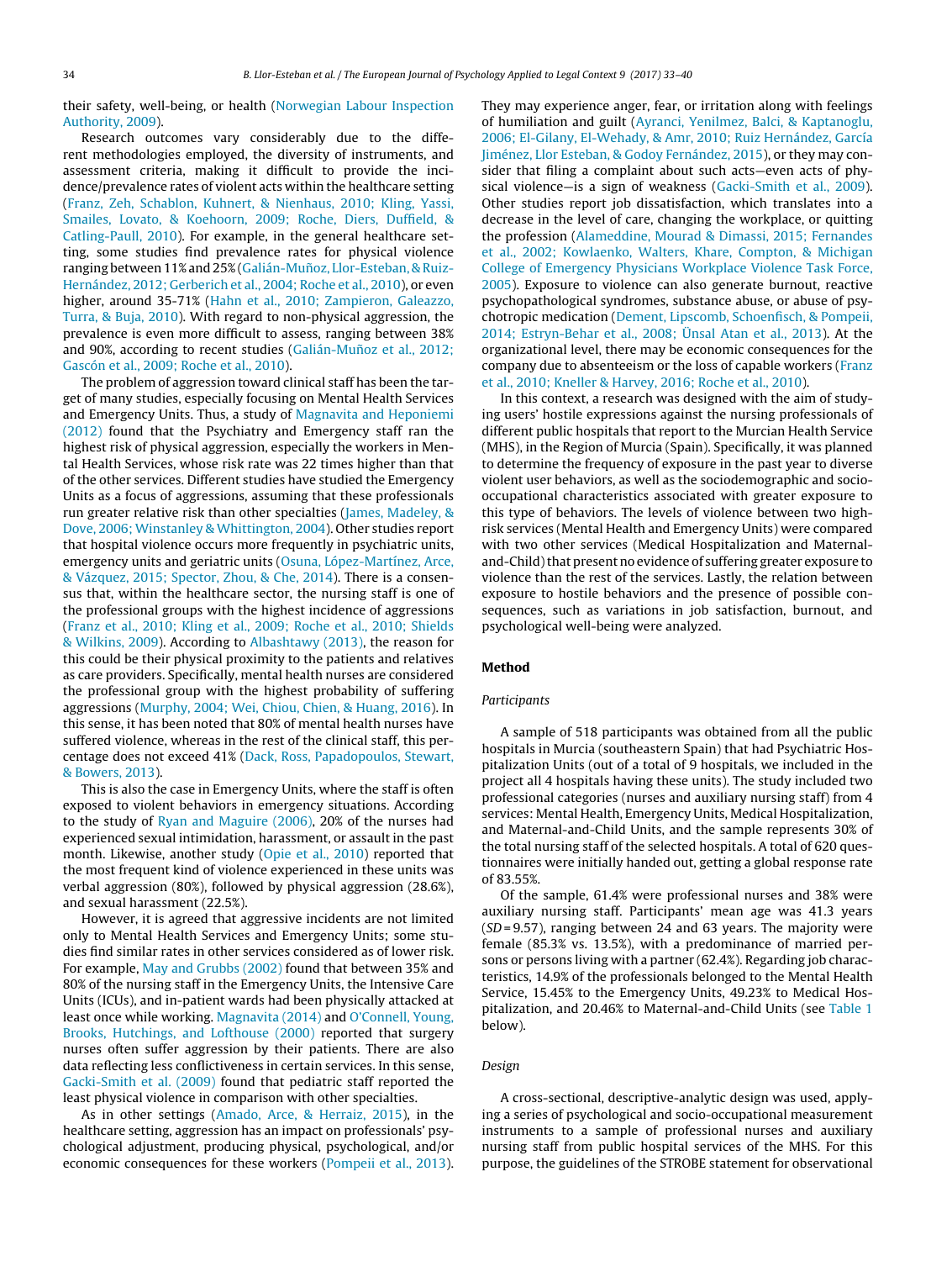#### <span id="page-2-0"></span>**Table 1**

Sociodemographic Characteristics.

| Sex<br>70<br>Male<br>13.7<br>442<br>Female<br>86.3<br>Marital status<br>Single<br>164<br>31.8<br>323<br>62.6<br>Common-law couple & married<br>Divorced, separated, and widowed<br>29<br>5.6<br>Age (years)<br>30<br>55<br>10.0<br>$30 - 50$<br>327<br>64.2<br>> 50<br>97<br>19.0<br>Services<br>77<br>Mental Health<br>14.9<br><b>Emergency Units</b><br>80<br>15.4<br>Medical Hospitalization<br>255<br>49.2<br>Maternal-and-Child Units<br>20.5<br>106<br>Profession<br><b>Nurses</b><br>61.7<br>318<br>Auxiliary nursing personnel<br>197<br>38.3<br>Profession tenure (years)<br>< 5<br>74<br>15.1<br>$6 - 11$<br>144<br>29.4<br>$12 - 20$<br>155<br>31.6<br>>20<br>117<br>23.9<br>Job tenure (years)<br>$\leq 1$<br>66<br>13.1<br>$1 - 5$<br>220<br>43.7<br>$6 - 10$<br>104<br>20.6<br>$11 - 15$<br>50<br>9.9<br>>15<br>64<br>12.7<br>Type of contract<br>Permanent<br>293<br>60.5<br>191<br>39.5<br>Temporary<br>Shift<br>Permanent morning<br>107<br>20.8<br>Permanent night<br>15<br>2.9<br>317<br>61.7<br>Rotating<br>Other<br>75<br>14.6<br>Extra hours<br>395<br>< 10<br>82.6<br>$11 - 20$<br>13.8<br>66<br>$21 - 30$<br>17<br>3.6<br>Continued training<br>Yes<br>366<br>72.8<br>N <sub>o</sub><br>137<br>27.2<br>Other occupational activity<br>Yes<br>37<br>7.3<br>No<br>473<br>92.7 | Variables | $\boldsymbol{n}$ | % |
|-----------------------------------------------------------------------------------------------------------------------------------------------------------------------------------------------------------------------------------------------------------------------------------------------------------------------------------------------------------------------------------------------------------------------------------------------------------------------------------------------------------------------------------------------------------------------------------------------------------------------------------------------------------------------------------------------------------------------------------------------------------------------------------------------------------------------------------------------------------------------------------------------------------------------------------------------------------------------------------------------------------------------------------------------------------------------------------------------------------------------------------------------------------------------------------------------------------------------------------------------------------------------------------------------------|-----------|------------------|---|
|                                                                                                                                                                                                                                                                                                                                                                                                                                                                                                                                                                                                                                                                                                                                                                                                                                                                                                                                                                                                                                                                                                                                                                                                                                                                                                     |           |                  |   |
|                                                                                                                                                                                                                                                                                                                                                                                                                                                                                                                                                                                                                                                                                                                                                                                                                                                                                                                                                                                                                                                                                                                                                                                                                                                                                                     |           |                  |   |
|                                                                                                                                                                                                                                                                                                                                                                                                                                                                                                                                                                                                                                                                                                                                                                                                                                                                                                                                                                                                                                                                                                                                                                                                                                                                                                     |           |                  |   |
|                                                                                                                                                                                                                                                                                                                                                                                                                                                                                                                                                                                                                                                                                                                                                                                                                                                                                                                                                                                                                                                                                                                                                                                                                                                                                                     |           |                  |   |
|                                                                                                                                                                                                                                                                                                                                                                                                                                                                                                                                                                                                                                                                                                                                                                                                                                                                                                                                                                                                                                                                                                                                                                                                                                                                                                     |           |                  |   |
|                                                                                                                                                                                                                                                                                                                                                                                                                                                                                                                                                                                                                                                                                                                                                                                                                                                                                                                                                                                                                                                                                                                                                                                                                                                                                                     |           |                  |   |
|                                                                                                                                                                                                                                                                                                                                                                                                                                                                                                                                                                                                                                                                                                                                                                                                                                                                                                                                                                                                                                                                                                                                                                                                                                                                                                     |           |                  |   |
|                                                                                                                                                                                                                                                                                                                                                                                                                                                                                                                                                                                                                                                                                                                                                                                                                                                                                                                                                                                                                                                                                                                                                                                                                                                                                                     |           |                  |   |
|                                                                                                                                                                                                                                                                                                                                                                                                                                                                                                                                                                                                                                                                                                                                                                                                                                                                                                                                                                                                                                                                                                                                                                                                                                                                                                     |           |                  |   |
|                                                                                                                                                                                                                                                                                                                                                                                                                                                                                                                                                                                                                                                                                                                                                                                                                                                                                                                                                                                                                                                                                                                                                                                                                                                                                                     |           |                  |   |
|                                                                                                                                                                                                                                                                                                                                                                                                                                                                                                                                                                                                                                                                                                                                                                                                                                                                                                                                                                                                                                                                                                                                                                                                                                                                                                     |           |                  |   |
|                                                                                                                                                                                                                                                                                                                                                                                                                                                                                                                                                                                                                                                                                                                                                                                                                                                                                                                                                                                                                                                                                                                                                                                                                                                                                                     |           |                  |   |
|                                                                                                                                                                                                                                                                                                                                                                                                                                                                                                                                                                                                                                                                                                                                                                                                                                                                                                                                                                                                                                                                                                                                                                                                                                                                                                     |           |                  |   |
|                                                                                                                                                                                                                                                                                                                                                                                                                                                                                                                                                                                                                                                                                                                                                                                                                                                                                                                                                                                                                                                                                                                                                                                                                                                                                                     |           |                  |   |
|                                                                                                                                                                                                                                                                                                                                                                                                                                                                                                                                                                                                                                                                                                                                                                                                                                                                                                                                                                                                                                                                                                                                                                                                                                                                                                     |           |                  |   |
|                                                                                                                                                                                                                                                                                                                                                                                                                                                                                                                                                                                                                                                                                                                                                                                                                                                                                                                                                                                                                                                                                                                                                                                                                                                                                                     |           |                  |   |
|                                                                                                                                                                                                                                                                                                                                                                                                                                                                                                                                                                                                                                                                                                                                                                                                                                                                                                                                                                                                                                                                                                                                                                                                                                                                                                     |           |                  |   |
|                                                                                                                                                                                                                                                                                                                                                                                                                                                                                                                                                                                                                                                                                                                                                                                                                                                                                                                                                                                                                                                                                                                                                                                                                                                                                                     |           |                  |   |
|                                                                                                                                                                                                                                                                                                                                                                                                                                                                                                                                                                                                                                                                                                                                                                                                                                                                                                                                                                                                                                                                                                                                                                                                                                                                                                     |           |                  |   |
|                                                                                                                                                                                                                                                                                                                                                                                                                                                                                                                                                                                                                                                                                                                                                                                                                                                                                                                                                                                                                                                                                                                                                                                                                                                                                                     |           |                  |   |
|                                                                                                                                                                                                                                                                                                                                                                                                                                                                                                                                                                                                                                                                                                                                                                                                                                                                                                                                                                                                                                                                                                                                                                                                                                                                                                     |           |                  |   |
|                                                                                                                                                                                                                                                                                                                                                                                                                                                                                                                                                                                                                                                                                                                                                                                                                                                                                                                                                                                                                                                                                                                                                                                                                                                                                                     |           |                  |   |
|                                                                                                                                                                                                                                                                                                                                                                                                                                                                                                                                                                                                                                                                                                                                                                                                                                                                                                                                                                                                                                                                                                                                                                                                                                                                                                     |           |                  |   |
|                                                                                                                                                                                                                                                                                                                                                                                                                                                                                                                                                                                                                                                                                                                                                                                                                                                                                                                                                                                                                                                                                                                                                                                                                                                                                                     |           |                  |   |
|                                                                                                                                                                                                                                                                                                                                                                                                                                                                                                                                                                                                                                                                                                                                                                                                                                                                                                                                                                                                                                                                                                                                                                                                                                                                                                     |           |                  |   |
|                                                                                                                                                                                                                                                                                                                                                                                                                                                                                                                                                                                                                                                                                                                                                                                                                                                                                                                                                                                                                                                                                                                                                                                                                                                                                                     |           |                  |   |
|                                                                                                                                                                                                                                                                                                                                                                                                                                                                                                                                                                                                                                                                                                                                                                                                                                                                                                                                                                                                                                                                                                                                                                                                                                                                                                     |           |                  |   |
|                                                                                                                                                                                                                                                                                                                                                                                                                                                                                                                                                                                                                                                                                                                                                                                                                                                                                                                                                                                                                                                                                                                                                                                                                                                                                                     |           |                  |   |
|                                                                                                                                                                                                                                                                                                                                                                                                                                                                                                                                                                                                                                                                                                                                                                                                                                                                                                                                                                                                                                                                                                                                                                                                                                                                                                     |           |                  |   |
|                                                                                                                                                                                                                                                                                                                                                                                                                                                                                                                                                                                                                                                                                                                                                                                                                                                                                                                                                                                                                                                                                                                                                                                                                                                                                                     |           |                  |   |
|                                                                                                                                                                                                                                                                                                                                                                                                                                                                                                                                                                                                                                                                                                                                                                                                                                                                                                                                                                                                                                                                                                                                                                                                                                                                                                     |           |                  |   |
|                                                                                                                                                                                                                                                                                                                                                                                                                                                                                                                                                                                                                                                                                                                                                                                                                                                                                                                                                                                                                                                                                                                                                                                                                                                                                                     |           |                  |   |
|                                                                                                                                                                                                                                                                                                                                                                                                                                                                                                                                                                                                                                                                                                                                                                                                                                                                                                                                                                                                                                                                                                                                                                                                                                                                                                     |           |                  |   |
|                                                                                                                                                                                                                                                                                                                                                                                                                                                                                                                                                                                                                                                                                                                                                                                                                                                                                                                                                                                                                                                                                                                                                                                                                                                                                                     |           |                  |   |
|                                                                                                                                                                                                                                                                                                                                                                                                                                                                                                                                                                                                                                                                                                                                                                                                                                                                                                                                                                                                                                                                                                                                                                                                                                                                                                     |           |                  |   |
|                                                                                                                                                                                                                                                                                                                                                                                                                                                                                                                                                                                                                                                                                                                                                                                                                                                                                                                                                                                                                                                                                                                                                                                                                                                                                                     |           |                  |   |
|                                                                                                                                                                                                                                                                                                                                                                                                                                                                                                                                                                                                                                                                                                                                                                                                                                                                                                                                                                                                                                                                                                                                                                                                                                                                                                     |           |                  |   |
|                                                                                                                                                                                                                                                                                                                                                                                                                                                                                                                                                                                                                                                                                                                                                                                                                                                                                                                                                                                                                                                                                                                                                                                                                                                                                                     |           |                  |   |
|                                                                                                                                                                                                                                                                                                                                                                                                                                                                                                                                                                                                                                                                                                                                                                                                                                                                                                                                                                                                                                                                                                                                                                                                                                                                                                     |           |                  |   |
|                                                                                                                                                                                                                                                                                                                                                                                                                                                                                                                                                                                                                                                                                                                                                                                                                                                                                                                                                                                                                                                                                                                                                                                                                                                                                                     |           |                  |   |
|                                                                                                                                                                                                                                                                                                                                                                                                                                                                                                                                                                                                                                                                                                                                                                                                                                                                                                                                                                                                                                                                                                                                                                                                                                                                                                     |           |                  |   |
|                                                                                                                                                                                                                                                                                                                                                                                                                                                                                                                                                                                                                                                                                                                                                                                                                                                                                                                                                                                                                                                                                                                                                                                                                                                                                                     |           |                  |   |
|                                                                                                                                                                                                                                                                                                                                                                                                                                                                                                                                                                                                                                                                                                                                                                                                                                                                                                                                                                                                                                                                                                                                                                                                                                                                                                     |           |                  |   |
|                                                                                                                                                                                                                                                                                                                                                                                                                                                                                                                                                                                                                                                                                                                                                                                                                                                                                                                                                                                                                                                                                                                                                                                                                                                                                                     |           |                  |   |
|                                                                                                                                                                                                                                                                                                                                                                                                                                                                                                                                                                                                                                                                                                                                                                                                                                                                                                                                                                                                                                                                                                                                                                                                                                                                                                     |           |                  |   |
|                                                                                                                                                                                                                                                                                                                                                                                                                                                                                                                                                                                                                                                                                                                                                                                                                                                                                                                                                                                                                                                                                                                                                                                                                                                                                                     |           |                  |   |
|                                                                                                                                                                                                                                                                                                                                                                                                                                                                                                                                                                                                                                                                                                                                                                                                                                                                                                                                                                                                                                                                                                                                                                                                                                                                                                     |           |                  |   |
|                                                                                                                                                                                                                                                                                                                                                                                                                                                                                                                                                                                                                                                                                                                                                                                                                                                                                                                                                                                                                                                                                                                                                                                                                                                                                                     |           |                  |   |
|                                                                                                                                                                                                                                                                                                                                                                                                                                                                                                                                                                                                                                                                                                                                                                                                                                                                                                                                                                                                                                                                                                                                                                                                                                                                                                     |           |                  |   |
|                                                                                                                                                                                                                                                                                                                                                                                                                                                                                                                                                                                                                                                                                                                                                                                                                                                                                                                                                                                                                                                                                                                                                                                                                                                                                                     |           |                  |   |

and analytic studies ([Von](#page-7-0) [Elm](#page-7-0) et [al.,](#page-7-0) [2007\)](#page-7-0) were followed. The study was approved by the Ethics Committee of the University of Murcia (Spain), and by the board of executives of all participating hospitals.

## Measurement Instruments

An assessment protocol made up of a questionnaire of sociodemographic and work variables designed ad hoc for the study and four validated psychological assessment instruments were analyzed.

Ad hoc questionnaire of sociodemographic and work variables. Sociodemographic data such as age, sex, and marital status, and work data such as type of service, tenure at work, tenure in the profession, type of contract, shift, and extra hours were collected.

Healthcare-workers Aggressive Behavior Scale-Users (HABS-U; [Waschgler,](#page-7-0) [Ruiz-Hernández,](#page-7-0) [Llor-Esteban,](#page-7-0) [&](#page-7-0) [García-Izquierdo,](#page-7-0) [2012\).](#page-7-0) This scale measures users' low-intensity hostile verbal and physical manifestations. The frequency of each situation is rated on a 6-point Likert-type scale, ranging from 1 (never in the past year) to 6 (daily). The questionnaire has 10 items divided into two factors: non-physical violence (7 items) and physical violence (3 items). In this study, Cronbach's alpha was .83 for the total scale and .84 and .78 for the non-physical and physical violence subscales, respectively.

Maslach Burnout Inventory - General Survey (MBI-GS). This inventory was designed by [Schaufeli,](#page-6-0) [Leiter,](#page-6-0) [Maslach,](#page-6-0) [and](#page-6-0) [Jackson](#page-6-0) [\(1996\),](#page-6-0) translated to Spanish, and validated by [Gil-Monte](#page-6-0) [\(2002\).](#page-6-0) This versionhas 16 items that assess 3dimensions: emotional exhaustion(5 items), professional efficacy (6 items), and cynicism (5 items). Participants rate each item of the questionnaire on a Likert-type scale ranging from 0 (never) to 6 (always). In our sample, we obtained alphas of .87 (emotional exhaustion), .86 (professional efficacy), and .73 (cynicism).

General Health Questionnaire (GHQ-28). Designed originally by [Goldberg](#page-6-0) [and](#page-6-0) [Hillier](#page-6-0) [\(1979\),](#page-6-0) this questionnaire was adapted to Spanish by [Lobo,](#page-6-0) [Pérez-Echevarría,](#page-6-0) [and](#page-6-0) [Artal](#page-6-0) [\(1986\)](#page-6-0) and is made up of 28 items distributed in 4 subscales: somatic symptoms of psychological origin (somatic GHQ), anxiety/insomnia (anxiety GHQ), social dysfunction (dysfunction GHQ), and depressive symptomatology (depression GHQ). Each item has four possible responses, scored from 0 to 3, ranging from lower to higher symptom intensity. In our study, we obtained alphas of .85 (somatic symptoms), .90 (anxiety), .69 (social dysfunction), and .87 (depression).

Overall Job Satisfaction Scale (OJS). Designed by [Warr,](#page-7-0) [Cook,](#page-7-0) [and](#page-7-0) [Wall](#page-7-0) [\(1979\)](#page-7-0) and adapted to Spanish by [Pérez](#page-6-0) [and](#page-6-0) [Hidalgo](#page-6-0) [\(1995\),](#page-6-0) the scale includes 15 items divided into 2 subscales: intrinsic satisfaction (7 items) and extrinsic satisfaction (8 items). All items are rated on a 7-point scale, ranging from 1 (very dissatisfied) to 7 (very satisfied). In our study, we obtained alpha values of .88 for the total scale and of .73 and .86 for the subscales of intrinsic and extrinsic satisfaction, respectively.

## Procedure

To obtain the sample, the research team met with the directors and nursing supervisors of the above-mentioned hospitals with a Mental Health Service. The supervisors were requested to hand out the questionnaires randomly, stratifying by categories, and to collect them in a closed, unidentified envelope. A maximum of two weeks was allowed to return the questionnaires, and questionnaires that were not collected by then were considered missing. The professionals' participation was voluntary, and they were ensured the confidentiality and anonymity of the data collected. They were provided with information about the results after the study was completed.

## Data Analysis

The data were statistically analyzed using the SPSS software (version 22.0 for Windows). Firstly, the distribution of the sample was analyzed, and the response percentages were ordered according to the sociodemographic and socio-occupational variables. Subsequently, Student's t-test was used for dichotomic variables, and ANOVA for multi-response variables to analyze the mean score obtained in the HABS-U scale. Tukey's post hoc test was employed with the ANOVAs to establish differences between the different groups. Pearson's correlation was calculated to analyze the correlation between exposure to violence and the scores obtained in the remaining scales. Lastly, to determine possible differences in the frequency of exposure to violence between the different groups of professionals, frequency was categorized as high (daily, weekly, or monthly frequency) or low (trimestral, annual frequency, or never),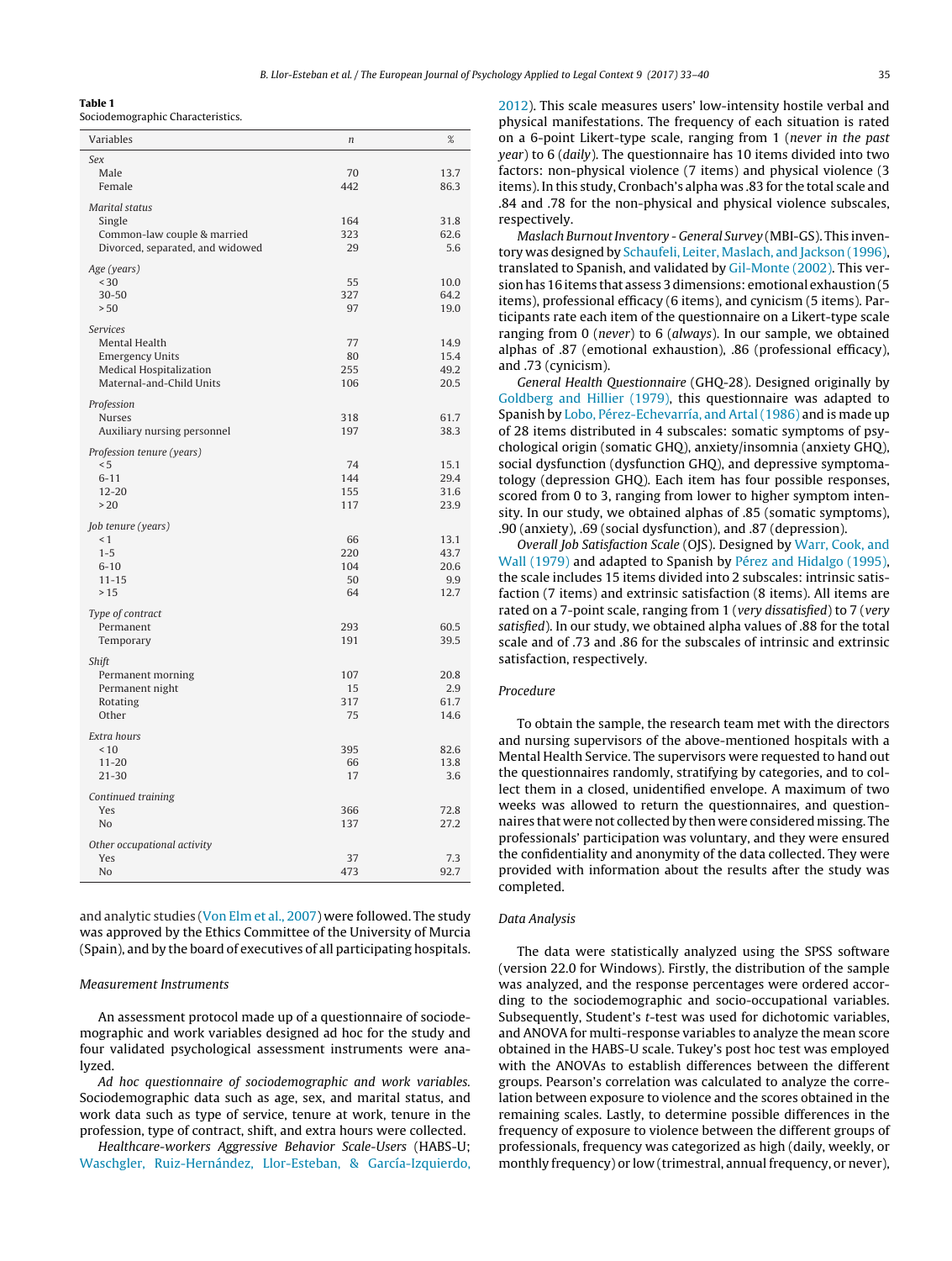using Fisher's F as a statistical significance test, with a level of significance of < .05 for all the contrasts.

## **Results**

[Table](#page-2-0) 1 presents the descriptive statistics obtained for the quantitative target variables. It can be seen that the professionals had a mean job tenure in their current post of 87 days, and the mean tenure in the profession as a nurse or an auxiliary nurse was 176 days. Of the sample, 60.5% had a permanent contract versus 39.5% of temporary contracts. Moreover, 61.7% were on a rotating shift, 20.8% worked the morning shift, 2.9% worked the night shift, and 14.6% had another type of shift. The majority of them did not work extra hours per month, or they did so fewer than 10 hours (82.6%), and only 7.3% had another job.

There were significant differences in the scales of physical and non-physical violence as a function of the sociodemographic variables (sex, age, and marital status). The males reported greater exposure to physical violence than the females,  $t = 3.16$ ,  $df = 507$ ,  $p$  < 0.05,  $d$  = 0.632, and age was significantly negative correlated,  $r = -0.146$ ,  $p < 0.01$ , with non-physical violence in the sense that younger professionals received greater levels of non-physical violence. Regarding marital status, the ANOVA revealed significant differences between the groups of single, married, and divorced or widowed people. The post hoc analysis showed that single professionals were exposed to greater levels of non-physical violence compared with the other two groups (Tukey = 15.26,  $p < .05$ ,  $\eta^2$  = .606).

With regard to the socio-occupational variables, it was found a negative correlation between the dimension of non-physical violence and tenure in the profession ( $r = -0.09$ ,  $p < 0.05$ ), such that greater experience was related to lower risk of suffering verbal violence. Differences were also found between non-physical violence and professional level,  $t = 2.86$ ,  $df = 503$ ,  $p < .01$ ,  $d = 0.333$ , with higher levels of violence received by professional nurses than auxiliary nurses. No differences were found in exposure to violence (physical and non-physical) as a function of the type of contract or having carried out continued training activities.

Table 2 shows the Pearson correlations obtained in the abovementioned hospital wards between the physical and non-physical user violence dimensions of the HABS-U and the scores in the MBI-GS, the OJS, and the frequency of psychological symptomatology of the GHQ-28.

The non-physical violence dimension of the HABS-U correlated positively with emotional exhaustion of the MBI-GS  $(r=.27, ...)$   $p$  < .01) and with the GHQ-28. Specifically, the subscale of somatic symptoms of the GHQ-28 presented greater significance with nonphysical violence ( $r = .29$ ,  $p < .001$ ), followed by the depression subscale ( $r = 0.25$ ,  $p < 0.01$ ), and lastly by anxiety ( $r = 0.17$ ,  $p < 0.05$ ) and social dysfunction ( $r = .17$ ,  $p < .05$ ) subscales. Regarding burnout, non-physical violence also had a negative correlation with the dimension of professional efficacy of the MBI-GS ( $r = -18$ ,  $p < .05$ ), and the physical violence dimension had a negative correlation with intrinsic satisfaction of the OJS ( $r = -21$ ,  $p < .05$ ).

[Tables](#page-4-0) 3 and 4 presents the ANOVA comparing the levels of perceived user violence among the four types of healthcare units studied (Mental Health, Emergency Units, Medical Hospitalization, and Maternal-and-Child Units). The post hoc tests revealed statistically significant differences in the variables non-physical violence [\(Table](#page-4-0) 3) and physical violence [\(Table](#page-4-0) 4). Specifically, higher levels of physical violence were found in Mental Health and Emergency Units compared to the supposedly low-risk services, and the highest rates of non-physical violence were found in the Emergency Units, followed by Mental Health Units.

With regard to the frequency of exposure to violence, both physical and non-physical, these hostile behaviors were found more frequently in Emergency Units, followed by Mental Health Services. Thus, it is observed that anger because of assistance delay is more frequent in Emergency Units than in the other services studied, F = 32.69, df = 515, p < .001,  $\eta^2$  = .690, and also angry grimaces or disdainful looks,  $F = 19.34$ ,  $df = 514$ ),  $p < .001$ ,  $\eta^2 = .692$ .

With regard to non-physical violence, the behavior of raising one's voice is more frequent in Emergency Units and Mental Health compared to the low-risk group,  $F = 30.19$ ,  $df = 512$ ,  $p < .001$ ,  $\eta^2$  = .715, as is insulting, F = 24.72, df = 511, p < .001,  $\eta^2$  = .729, displaying a defiant attitude or gesticulating violently,  $F = 19.29$ ,  $df = 513$ ,  $p < .001$ ,  $\eta^2 = .691$ , and threatening to attack the staff,  $F = 20.59$ ,  $df = 509$ ,  $p < .001$ ,  $\eta^2 = .702$ .

With regard to physical violence, hostile behaviors are displayed more frequently in Mental Health Services. Displaying anger by banging objects or slamming doors,  $F = 36.18$ ,  $df = 515$ , p < .001,  $\eta^2$  = .751, or shoving, jostling, or spitting, F = 28.81, df = 514,  $p<$ .001,  $\eta^2$  = .783, occur more often in this service. More intense anger, breaking doors, windows, walls,  $F = 18.93$ ,  $df = 514$ ,  $p < .001$ ,  $\eta^2$  = .799, is also more frequent in the high-risk group.

## **Discussion**

As expected when proposing the working hypotheses, significant differences in the frequency and type of violence among

#### **Table 2**

Correlations between the Scores of the Variables Measured by the HABS-U, OJS, MBI-GS, and GHQ-28 Scales in Mental Health Service, Emergency Units, Medical Hospitalization, and Maternal-and Child Units.

|                                  | Mean   | <b>SD</b> | Rank     |          | $\overline{2}$       | 3                     | 4          | 5                    | 6          | 7                | 8        | 9        | 10       | 11  |
|----------------------------------|--------|-----------|----------|----------|----------------------|-----------------------|------------|----------------------|------------|------------------|----------|----------|----------|-----|
| 1. Physical user<br>violence     | 3.695  | 1.628     | $(3-18)$ | .74      |                      |                       |            |                      |            |                  |          |          |          |     |
| 2. Non-Physical user<br>violence | 13.602 | 6.784     | $(7-38)$ | $.429**$ | .85                  |                       |            |                      |            |                  |          |          |          |     |
| 3. Extrinsic satisfaction        | 29.753 | 7.287     | $(1-47)$ | $-.085$  | $-.057$              | .70                   |            |                      |            |                  |          |          |          |     |
| 4. Intrinsic satisfaction        | 25.032 | 7.677     | $(0-42)$ | $-.205$  | $-.060$              | $-.778$ <sup>**</sup> | .84        |                      |            |                  |          |          |          |     |
| 5. Emotional<br>exhaustion       | 14.098 | 5.629     | $(5-35)$ | .060     | $.268**$             | $-.402$ **            | $-.368$ ** | .85                  |            |                  |          |          |          |     |
| 6. Professional efficacy         | 28.646 | 8.540     | $(6-42)$ | .024     | $-.184$ <sup>*</sup> | .107                  | .108       | $-147$               | .86        |                  |          |          |          |     |
| 7. Cynicism                      | 11.662 | 5.102     | $(5-31)$ | .063     | .131                 | $-.386$ **            | $-.436$ ** | $.537**$             | $-.224$ ** | .70 <sub>2</sub> |          |          |          |     |
| 8. Somatic GHQ                   | 13.141 | 3.851     | $(7-27)$ | .007     | $.288**$             | $-.223$ <sup>**</sup> | $-.241$ ** | $.555$ **            | $-.120$    | .399**           | .85      |          |          |     |
| 9. Anxiety GHQ                   | 12.629 | 4.344     | $(7-28)$ | $-.011$  | .169 <sup>°</sup>    | $-.217$ <sup>**</sup> | $-.273$ ** | $.535$ <sup>**</sup> | $-.040$    | $.405$ $*$       | $.712**$ | .86      |          |     |
| 10. Social dysfunction<br>GHO    | 13.482 | 1.865     | $(7-21)$ | .061     | .167                 | $-.008$               | $-.110$    | $.243$ <sup>**</sup> | $-.098$    | $.268**$         | $.293**$ | $.330**$ | .74      |     |
| 11. Depression GHQ               | 8.286  | 2.617     | $(7-24)$ | .069     | $.249**$             | $-.080$               | $-.129$    | $.231**$             | $-.019$    | $.262**$         | $.468**$ | $.511**$ | $.483**$ | .82 |

 $p < .05$ , \*\*  $p < .01$ .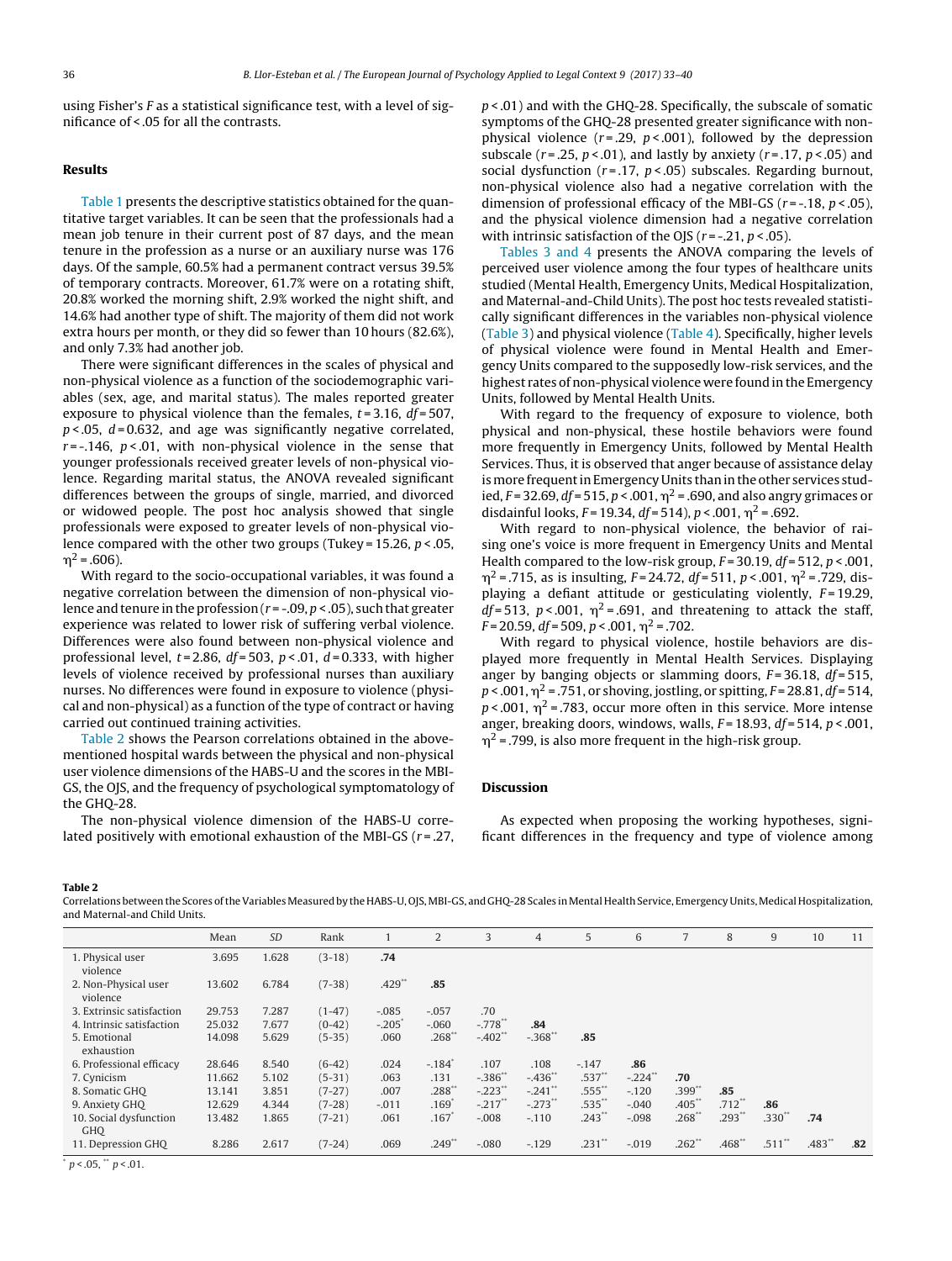## <span id="page-4-0"></span>**Table 3**

Descriptive Statistics and ANOVA of Non-Physical User Violence as a Function of Hospital Service.

|                                             |                               |                                                                                    | $\boldsymbol{n}$       | $\boldsymbol{M}$                     | <b>SD</b>                        | F           | df  | <b>Tukey</b> | $\eta^2$ |
|---------------------------------------------|-------------------------------|------------------------------------------------------------------------------------|------------------------|--------------------------------------|----------------------------------|-------------|-----|--------------|----------|
| <b>Non-Physical</b><br><b>User Violence</b> | <b>Total score</b>            | A. Mental Health<br>Service<br>B. Emergency units<br>C. Medical<br>hospitalization | 76<br>78<br>250<br>104 | 14.065<br>17.371<br>12.964<br>11.971 | 6.792<br>7.353<br>6.437<br>6.147 | 11.565***   | 507 | <b>B-ACD</b> | .786     |
|                                             |                               | D. Maternal-and-Child<br>Units                                                     |                        |                                      |                                  |             |     |              |          |
|                                             | <b>Hostile user behaviors</b> |                                                                                    |                        |                                      |                                  |             |     |              |          |
|                                             | Users get angry with          | A. Mental Health                                                                   | 76                     | 1.99                                 | 1.428                            | 32.690***   | 515 | <b>B-CDA</b> | .690     |
|                                             | me because of                 | B. Emergency units                                                                 | 80                     | 3.96                                 | 1.831                            |             |     |              |          |
|                                             | assistential delay            | C. Medical                                                                         | 254                    | 2.25                                 | 1.493                            |             |     |              |          |
|                                             |                               | hospitalization                                                                    | 106                    | 2.01                                 | 1.438                            |             |     |              |          |
|                                             |                               | D. Maternal-and-Child                                                              |                        |                                      |                                  |             |     |              |          |
|                                             | The users raise their         | A. Mental Health                                                                   | 76                     | 2.70                                 | 1.649                            | $30.189***$ | 512 | B-A-CD       | .715     |
|                                             | voice at me                   | B. Emergency units                                                                 | 80                     | 3.29                                 | 1.663                            |             |     |              |          |
|                                             |                               | C. Medical                                                                         | 252                    | 1.88                                 | 1.215                            |             |     |              |          |
|                                             |                               | hospitalization                                                                    | 105                    | 1.70                                 | 1.153                            |             |     |              |          |
|                                             |                               | D. Maternal-and-Child                                                              |                        |                                      |                                  |             |     |              |          |
|                                             | The users insult me           | A. Mental Health                                                                   | 76                     | 1.95                                 | 1.355                            | 24.720***   | 511 | $AB-DC$      | .729     |
|                                             |                               | B. Emergency units                                                                 | 78                     | 1.81                                 | 1.185                            |             |     |              |          |
|                                             |                               | C. Medical                                                                         | 253                    | 1.18                                 | .516                             |             |     |              |          |
|                                             |                               | hospitalization                                                                    | 105                    | 1.21                                 | .646                             |             |     |              |          |
|                                             |                               | D. Maternal-and-Child                                                              |                        |                                      |                                  |             |     |              |          |
|                                             | The users threaten to         | A. Mental Health                                                                   | 73                     | 2.04                                 | 1.476                            | 20.591***   | 509 | BA-CD        | .702     |
|                                             | attack me                     | B. Emergency units                                                                 | 78                     | 2.17                                 | 1.352                            |             |     |              |          |
|                                             |                               | C. Medical                                                                         | 253                    | 1.33                                 | .712                             |             |     |              |          |
|                                             |                               | hospitalization                                                                    | 106                    | 1.39                                 | .900                             |             |     |              |          |
|                                             |                               | D. Maternal-and-Child                                                              |                        |                                      |                                  |             |     |              |          |
|                                             | Users give me dirty or        | A. Mental Health                                                                   | 76                     | 2.11                                 | 1.312                            | 19.335***   | 514 | $B-A-C-D$    | .692     |
|                                             | contemptuous looks            | B. Emergency units                                                                 | 80                     | 2.80                                 | 1.649                            |             |     |              |          |
|                                             |                               | C. Medical                                                                         | 254                    | 1.68                                 | 1.109                            |             |     |              |          |
|                                             |                               | hospitalization                                                                    | 105                    | 1.64                                 | 1.048                            |             |     |              |          |
|                                             |                               | D. Maternal-and-Child                                                              |                        |                                      |                                  |             |     |              |          |
|                                             | The users address me          | A. Mental Health                                                                   | 76                     | 2.29                                 | 1.504                            | 19.292***   | 513 | BA-CD        | .691     |
|                                             | defiantly or they make        | B. Emergency units                                                                 | 80                     | 2.46                                 | 1.542                            |             |     |              |          |
|                                             | violent gestures at me        | C. Medical                                                                         | 253                    | 1.55                                 | .936                             |             |     |              |          |
|                                             |                               | hospitalization                                                                    | 105                    | 1.50                                 | 1.057                            |             |     |              |          |
|                                             |                               | D. Maternal-and-Child                                                              |                        |                                      |                                  |             |     |              |          |
|                                             |                               |                                                                                    |                        |                                      |                                  |             |     |              |          |

Tukey = Post hoc analysis among the diverse units.

 $\sqrt[3]{p}$  < .001.

 $\eta^2$  = eta squared.

#### **Table 4**

Descriptive Statistics and ANOVA of Physical User Violence as a Function of Hospital Service.

|                      |                               |                       | $\boldsymbol{n}$ | $\boldsymbol{M}$ | <b>SD</b> | F            | df  | Tukey    | $\eta^2$ |
|----------------------|-------------------------------|-----------------------|------------------|------------------|-----------|--------------|-----|----------|----------|
| <b>Physical User</b> | <b>Total score</b>            | A. Mental Health      | 76               | 4.894            | 2.543     | 29.252***    | 514 | $A-B-CD$ | .845     |
| <b>Violence</b>      |                               | Service               | 80               | 4.325            | 2.348     |              |     |          |          |
|                      |                               | B. Emergency units    | 254              | 3.358            | 0.924     |              |     |          |          |
|                      |                               | C. Medical            | 105              | 3.161            | 0.502     |              |     |          |          |
|                      |                               | hospitalization       |                  |                  |           |              |     |          |          |
|                      |                               | D. Maternal-and-Child |                  |                  |           |              |     |          |          |
|                      |                               | Units                 |                  |                  |           |              |     |          |          |
|                      | <b>Hostile user behaviors</b> |                       |                  |                  |           |              |     |          |          |
|                      | The users show their          | A. Mental Health      | 76               | 2.09             | 1.387     | $36.182$ *** | 515 | $A-B-CD$ | .751     |
|                      | anger at me by banging        | B. Emergency units    | 78               | 1.85             | 1.170     |              |     |          |          |
|                      | things, slamming              | C. Medical            | 254              | 1.19             | .491      |              |     |          |          |
|                      | doors, furniture, etc.        | hospitalization       | 105              | 1.14             | .446      |              |     |          |          |
|                      |                               | D. Maternal-and-Child |                  |                  |           |              |     |          |          |
|                      | The users have even           | A. Mental Health      | 76               | 1.79             | 1.087     | 28.809***    | 514 | $A-B-CD$ | .783     |
|                      | shoved me, shaken me,         | B. Emergency units    | 80               | 1.51             | .928      |              |     |          |          |
|                      | or spit at me                 | C. Medical            | 254              | 1.12             | .450      |              |     |          |          |
|                      |                               | hospitalization       | 106              | 1.05             | .214      |              |     |          |          |
|                      |                               | D. Maternal-and-Child |                  |                  |           |              |     |          |          |
|                      | The users show their          | A. Mental Health      | 76               | 1.50             | .872      | $18.933***$  | 514 | $AB-DC$  | .799     |
|                      | anger at me by                | B. Emergency units    | 80               | 1.39             | 1.000     |              |     |          |          |
|                      | wrecking doors, walls,        | C. Medical            | 254              | 1.05             | .277      |              |     |          |          |
|                      | breaking windows, etc.        | hospitalization       | 105              | 1.04             | .192      |              |     |          |          |
|                      |                               | D. Maternal-and-Child |                  |                  |           |              |     |          |          |

Tukey = Post hoc analysis among the diverse units.

\*\*\*  $p < .001$ .  $\eta^2$ =squared eta.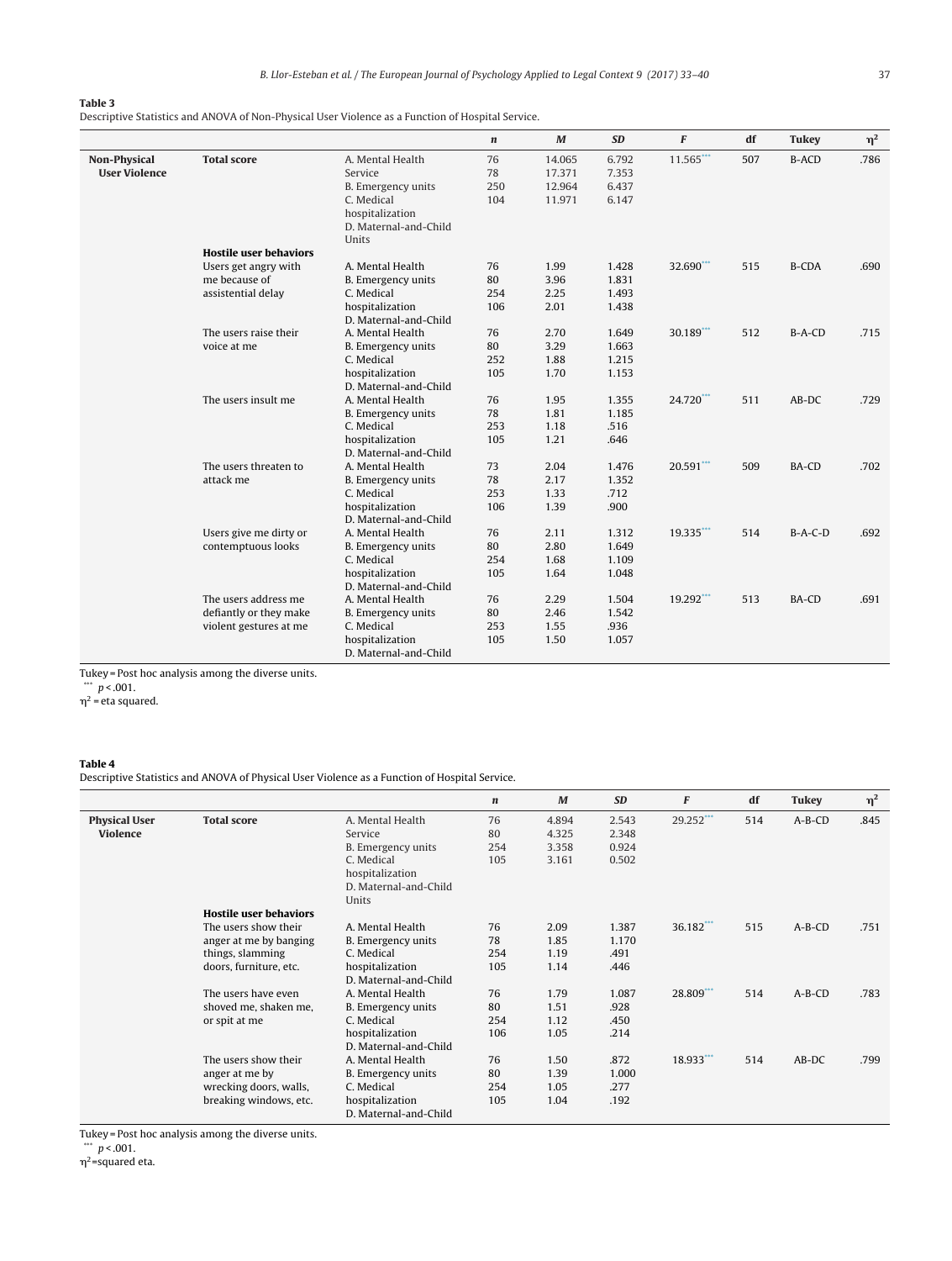<span id="page-5-0"></span>the hospital services studied were found: Mental Health Services, Emergency Units, Medical Hospitalization, and Maternal-and-Child Unit. Our results coincide with those of other studies showing a higher prevalence in Emergency and Psychiatry Units ([James](#page-6-0) et [al.,](#page-6-0) [2006;](#page-6-0) [Magnavita](#page-6-0) [&](#page-6-0) [Heponiemi,](#page-6-0) [2012\).](#page-6-0) The data obtained on the scale of violence among nursing professionals of these units of the public hospitals of the Region of Murcia are higher than those of the other services studied, and non-physical expressions are even more frequent than physical ones. Higher rates of physical violence were found in Mental Health Services, and of non-physical violence in Emergency Units, compared to the other units. Physically violent behaviors such as banging objects or slamming doors, pushing, jostling, or spitting occur to a greater extent in Psychiatry Units. This is amply reported in diverse studies, such as [Dack](#page-6-0) et [al.'s](#page-6-0) [\(2013\),](#page-6-0) whose meta-analysis concluded that the factors most frequently associated with violent behavior in Psychiatry wards are being male, young, involuntary admittance, diagnosis of schizophrenia, and substance abuse, among others. Furthermore, [Magnavita](#page-6-0) [\(2014\),](#page-6-0) in a study comparing diverse hospital services, reports that mental health professionals' risk of suffering physical aggressions is 45 times higher than that of other professionals.

Regarding Emergency Units, our results indicate that the most frequently reported hostile behavior is anger because of assistance delay, followed by angry grimaces and anger due to the lack of information. This coincides with observations of other authors, who report that prolonged waiting times, massification of waiting rooms, lack of security measures, substance consumption, and the presence of mental disease trigger user aggressiveness [\(Crilly,](#page-6-0) [Chaboyer,](#page-6-0) [&](#page-6-0) [Creedy,](#page-6-0) [2004;](#page-6-0) [Gacki-Smith](#page-6-0) et [al.,](#page-6-0) [2009\).](#page-6-0) These violent behaviors could be related to the pain and distress of the user, who urgently needs to be attended to at that moment. To this is added the generalization in recent years of the classification of the patients who come to Emergency Units by means of a triage sys-tem (Galián-Muñoz, [Llor-Esteban,](#page-6-0) [&](#page-6-0) [Ruiz-Hernández,](#page-6-0) [2014\).](#page-6-0) This method may not be well understood by the users, whose concept of emergency may differ from that of the professional who attends to them ([Sánchez-Bermejo](#page-6-0) et [al.,](#page-6-0) [2013\).](#page-6-0) Providing information to the patients with adequate communication techniques about the classification system and the approximate waiting times could decrease the incidence of violent situations ([Estryn-Behar](#page-6-0) et [al.,](#page-6-0) [2008\).](#page-6-0) Diverse studies have found that the implementation of training plans for clinical staff, both in Emergency Units and Mental Health Services, considerably reduces the number of user aggressions, minimizes worker stress, and buffers the effect of traumatic incidents [\(Bjorkdahl,](#page-6-0) [Hansebo,](#page-6-0) [&](#page-6-0) [Palmstierna,](#page-6-0) [2013;](#page-6-0) [Swain](#page-6-0) [&](#page-6-0) [Gale,](#page-6-0) [2014\).](#page-6-0)

In our work, gender differences were found with regard to physical violence, which is more frequent in males than in females. This coincides with other studies indicating that males are at greater risk of violence [\(Landau](#page-6-0) [&](#page-6-0) [Bendalak,](#page-6-0) [2008;](#page-6-0) [Shields](#page-6-0) [&](#page-6-0) [Wilkins,](#page-6-0) [2009\),](#page-6-0) possibly because men are less intimidated and feel less fear and, therefore, they expose themselves more frequently to violent behaviors ([Jansen,](#page-6-0) [Middel,](#page-6-0) [Dassen,](#page-6-0) [&](#page-6-0) [Menno,](#page-6-0) [2006\).](#page-6-0) Another possible explanation is related to the role of gender stereotypes in our society. The male has traditionally been considered the protector of the female, and this could make men feel a moral obligation to confront dangerous situations [\(Young](#page-7-0) [&](#page-7-0) [Sweeting,](#page-7-0) [2004\).](#page-7-0)

It was also found that younger professionals suffer more nonphysical violence, as do professionals with less tenure in the profession. Our findings coincide with those of some authors, who point out as risk factors being younger or having less professional experience [\(Roche](#page-6-0) et [al.,](#page-6-0) [2010\).](#page-6-0) The users' perception of a professional's excessive youth may lead them to treat these young professionals less respectfully than older ones. Regarding experience, [Jonker,](#page-6-0) [Goossens,](#page-6-0) [Steenhuis,](#page-6-0) [and](#page-6-0) [Oud](#page-6-0) [\(2008\)](#page-6-0) note that more experienced nurses are capable of recognizing the first signs of aggressive behavior and of intervening more appropriately, using fewer coercive measures. Regarding marital status, single professionals were exposed to greater levels of non-physical violence compared with the other two groups. This may be related to age, since singles are generally younger than the other groups.

Significant differences were detected in the subscale of nonphysical violence between nurses and auxiliary nursing staff. This variable could be related to the position of authority, indicated by some authors as a risk factor [\(Landau](#page-6-0) [&](#page-6-0) [Bendalak,](#page-6-0) [2010\).](#page-6-0) In this sense, [Gascón](#page-6-0) et [al.](#page-6-0) [\(2009\)](#page-6-0) analyzed professional category as a risk factor, concluding that there is a direct association between the level of responsibility and exposure to non-physical violence, such that doctors and directors were the most exposed personnel.

After reviewing different studies ([Franz](#page-6-0) et [al.,](#page-6-0) [2010;](#page-6-0) [Galián](#page-6-0)Muñoz et [al.,](#page-6-0) [2014\),](#page-6-0) it was confirmed that exposure to violent situations can provoke diverse psychological consequences in health professionals. These can range from decreased job satisfaction and the onset of burnout symptoms to the presence of psychological distress. Our work has detected a higher relation of these indicators with non-physical violence, which is directly related to the dimension of emotional exhaustion of the burnout scale and to the decrease of psychological well-being as measured by the GHQ scale. In this sense, [Wittington](#page-7-0) [\(2002\)](#page-7-0) found that emotionally exhausted staff had more difficulty understanding the patients' viewpoint and tolerating aggressive behavior. This can lead to inadequate handling of violent situations and the onset of new aggressions, which in turn cause more emotional exhaustion [\(Zampieron](#page-7-0) et [al.,](#page-7-0) [2010\).](#page-7-0)

The present work also has some limitations that should be taken into account. On the one hand, the type of design, because it is a retrospective cross-sectional study, which limits the possibility of establishing causal relations among the variables of interest. Moreover, it is based on the participants' recall of the events, which might not be exact. On the other hand, another limitation is the type of sample used, which focuses on health professionals, specifically nursing staff. It would be interesting to include in future research other professionals fromthis setting, including non-health workers.

This study allows us to conclude that user violence toward clinical staff is non-physical rather than physical in most cases, and that, as reported in current studies, the areas of Mental Health and Emergency Units are the most affected. Our findings suggest that non-physical violence is more typical of Emergency Units, and physical violence is more frequent in Mental Health Services. Another fact to be taken into account is the person's experience in the position or the profession, because it has been shown to be related to lower rates of violence. Therefore, we think that the implementation of training plans similar to the above-mentioned ones would provide the professionals with the necessary communication skills to manage conflictive situations, which would, in turn, lead to a considerable reduction of the number of aggressions.

#### **Conflict of Interest**

The authors of this article declare no conflict of interest.

## **Acknowledgements**

This research was financed by the Instituto de la Mujer [Women's Institute] of the Spainsh Ministry of Work and Social Affairs (file 152/07).

## **References**

Alameddine, M., Mourad, Y., & Dimassi, H. (2015). A National Study on Nurses' Exposure to Occupational Violence in Lebanon: Prevalence, Consequences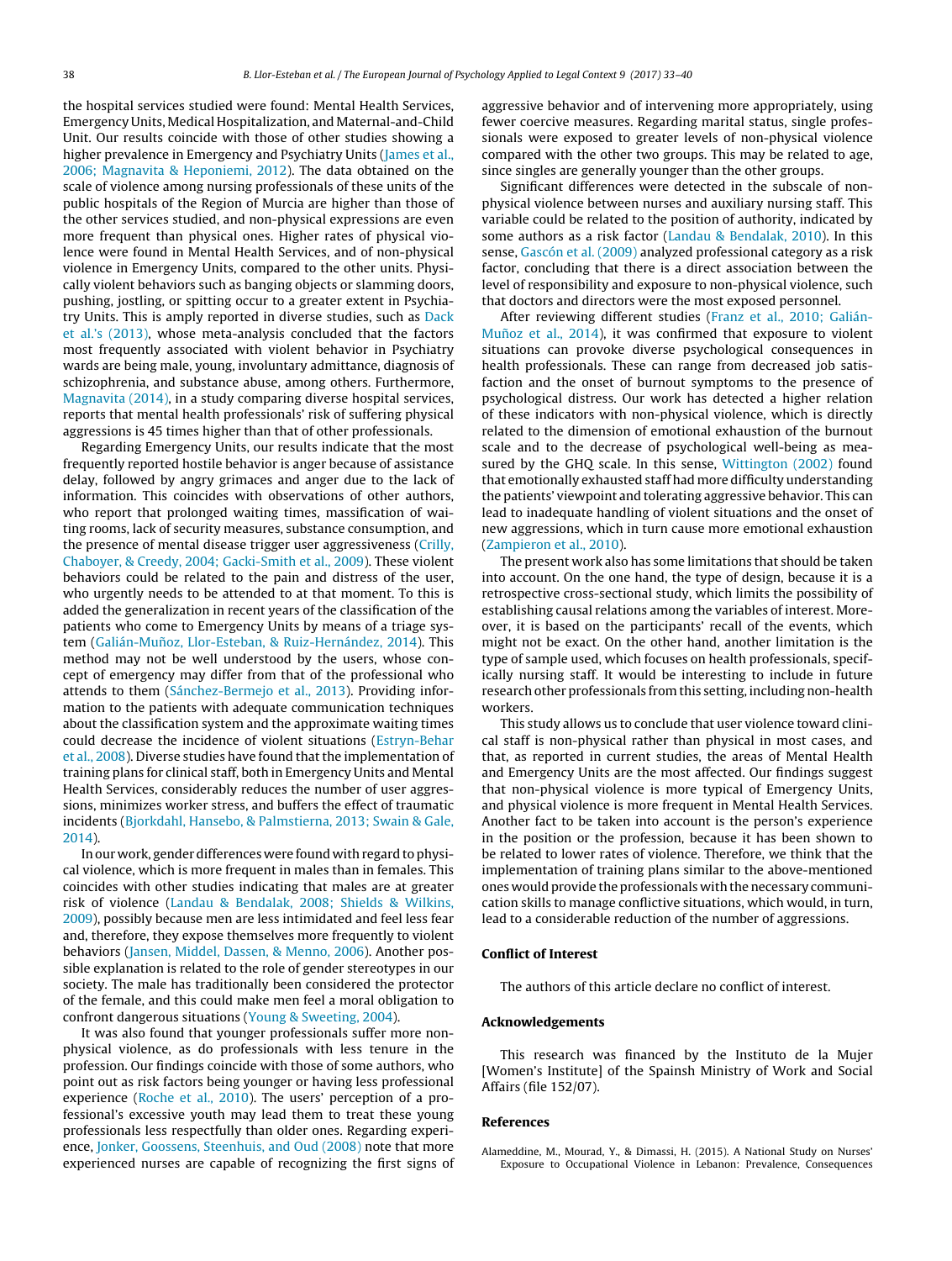<span id="page-6-0"></span>and Associated Factors. Plos One, 10(9), e0137105. [http://dx.doi.org/10.1371/](dx.doi.org/10.1371/journal.pone.0137105) [journal.pone.0137105](dx.doi.org/10.1371/journal.pone.0137105)

- Albashtawy, M. (2013). Workplace violence against nurses in emergency departments in Jordan. International Nursing Review, 60, 550–555. [http://dx.doi.org/](dx.doi.org/10.1111/inr.12059) [10.1111/inr.12059](dx.doi.org/10.1111/inr.12059)
- Amado, B. G., Arce, R., & Herraiz, A. (2015). Psychological injury in victims of child sexual abuse: A meta-analytic review. Psychosocial Intervention, 24, 49–62. [http://dx.doi.org/10.1016/j.psi.2015.03.002](dx.doi.org/10.1016/j.psi.2015.03.002)
- Ayranci, U., Yenilmez, C., Balci, Y., & Kaptanoglu, C. (2006). Identification of violence in Turkish health care settings. Journal of Interpersonal Violence, 21, 276–296. [http://dx.doi.org/10.1177/0886260505282565](dx.doi.org/10.1177/0886260505282565)
- Bjorkdahl, A., Hansebo, G., & Palmstierna, T. (2013). The influence of staff training on the violence prevention and management climate in psychiatric inpatient units. Journal of Psychiatric and Mental Health Nursing, 20, 396–404. [http://dx.doi.org/](dx.doi.org/10.1111/j. 1365-2850.2012.01930.x) 10.1111/j. [1365-2850.2012.01930.x](dx.doi.org/10.1111/j. 1365-2850.2012.01930.x)
- Crilly,J., Chaboyer,W., & Creedy, D.(2004).Violence towards emergency department nurses by patients. Accident and Emergency Nursing, 12, 67–73. [http://dx.doi.org/](dx.doi.org/10.1016/j.aaen.2003.11.003) [10.1016/j.aaen.2003.11.003](dx.doi.org/10.1016/j.aaen.2003.11.003)
- Dack, C., Ross, J., Papadopoulos, C., Stewart, D., & Bowers, L. (2013). A review and meta-analysis of the patient factors associated with psychiatric inpatient aggression.Acta Psychiatrica Scandinava, 127,255–268.[http://dx.doi.org/](dx.doi.org/10.1111/acps.12053) [10.1111/acps.12053](dx.doi.org/10.1111/acps.12053)
- Dement, J. M., Lipscomb, H. J., Schoenfisch, A. L., & Pompeii, L. A. (2014). Impact of hospital Type II violent events: Use of psychotropic drugs and mental health services. American Journal of Industrial Medicine, 57, 627–639. [http://dx.doi.org/10.1002/ajim.22306](dx.doi.org/10.1002/ajim.22306)
- El-Gilany, A.H., El-Wehady, A., & Amr, A. (2010). Violence against primary health care workers in Al-Hassa, Saudi Arabia. Journal of Interpersonal Violence, 25, 716–734. [http://dx.doi.org/10.1177/0886260509334395](dx.doi.org/10.1177/0886260509334395)
- Estryn-Behar, M., Van del Heijden, B., Camerino, D., Fry, C., Le Nezet, O., Conway, P. M., & Hasselhorn, H. M. (2008). Violence risks in nursing-results from the European NEXT Study. Occupational Medicine, 58, 107–114. [http://dx.doi.org/](dx.doi.org/10.1093/occmed/kqm142) [10.1093/occmed/kqm142](dx.doi.org/10.1093/occmed/kqm142)
- Fernandes, C. M., Raboud, J. M., Christenson, J. M., Bouthillette, F., Bullock, L., Ouellet, L., & Moore, C. (2002). The effect of an education program on violence in the emergency department. Annals of Emergency Medicine, 39, 47–55. [http://dx.doi.org/10.1067/mem.2002.121202](dx.doi.org/10.1067/mem.2002.121202)
- Franz, S., Zeh, A., Schablon, A., Kuhnert, S., & Nienhaus, A. (2010). Aggression and violence against health care workers in Germany: A cross-sectional retrospective survey. BMC Health Services Research, 10(1), 51. [http://dx.doi.org/](dx.doi.org/10.1186/1472-6963-10-51) [10.1186/1472-6963-10-51](dx.doi.org/10.1186/1472-6963-10-51)
- Gacki-Smith, J., Juarez, A. M., Boyett, L., Homeyer, C., Robinson, L., & MacLean, S. L. (2009). Violence against nurses working in US emergency departments. The Journal of Nursing Administration, 39, 340–349. [http://dx.doi.org/](dx.doi.org/10.1097/NNA.0b013e3181ae97db) [10.1097/NNA.0b013e3181ae97db](dx.doi.org/10.1097/NNA.0b013e3181ae97db)
- Galián-Muñoz, I., Llor-Esteban, B., & Ruiz-Hernández, J. A. (2012). [Violencia](http://refhub.elsevier.com/S1889-1861(16)30037-3/sbref0070) [de](http://refhub.elsevier.com/S1889-1861(16)30037-3/sbref0070) [los](http://refhub.elsevier.com/S1889-1861(16)30037-3/sbref0070) [usuarios](http://refhub.elsevier.com/S1889-1861(16)30037-3/sbref0070) [hacia](http://refhub.elsevier.com/S1889-1861(16)30037-3/sbref0070) [el](http://refhub.elsevier.com/S1889-1861(16)30037-3/sbref0070) [personal](http://refhub.elsevier.com/S1889-1861(16)30037-3/sbref0070) [de](http://refhub.elsevier.com/S1889-1861(16)30037-3/sbref0070) [enfermería](http://refhub.elsevier.com/S1889-1861(16)30037-3/sbref0070) [en](http://refhub.elsevier.com/S1889-1861(16)30037-3/sbref0070) [los](http://refhub.elsevier.com/S1889-1861(16)30037-3/sbref0070) [hospitales](http://refhub.elsevier.com/S1889-1861(16)30037-3/sbref0070) [públicos](http://refhub.elsevier.com/S1889-1861(16)30037-3/sbref0070) [de](http://refhub.elsevier.com/S1889-1861(16)30037-3/sbref0070) [la](http://refhub.elsevier.com/S1889-1861(16)30037-3/sbref0070) [Región](http://refhub.elsevier.com/S1889-1861(16)30037-3/sbref0070) [de](http://refhub.elsevier.com/S1889-1861(16)30037-3/sbref0070) [Murcia](http://refhub.elsevier.com/S1889-1861(16)30037-3/sbref0070) [\[User](http://refhub.elsevier.com/S1889-1861(16)30037-3/sbref0070) [violence](http://refhub.elsevier.com/S1889-1861(16)30037-3/sbref0070) [towards](http://refhub.elsevier.com/S1889-1861(16)30037-3/sbref0070) [nursing](http://refhub.elsevier.com/S1889-1861(16)30037-3/sbref0070) [staff](http://refhub.elsevier.com/S1889-1861(16)30037-3/sbref0070) [in](http://refhub.elsevier.com/S1889-1861(16)30037-3/sbref0070) [public](http://refhub.elsevier.com/S1889-1861(16)30037-3/sbref0070) [hospitals](http://refhub.elsevier.com/S1889-1861(16)30037-3/sbref0070) [of](http://refhub.elsevier.com/S1889-1861(16)30037-3/sbref0070) [the](http://refhub.elsevier.com/S1889-1861(16)30037-3/sbref0070) [Region](http://refhub.elsevier.com/S1889-1861(16)30037-3/sbref0070) [of](http://refhub.elsevier.com/S1889-1861(16)30037-3/sbref0070) [Murcia\].](http://refhub.elsevier.com/S1889-1861(16)30037-3/sbref0070) [Revista](http://refhub.elsevier.com/S1889-1861(16)30037-3/sbref0070) [Espa˜nola](http://refhub.elsevier.com/S1889-1861(16)30037-3/sbref0070) [de](http://refhub.elsevier.com/S1889-1861(16)30037-3/sbref0070) [Salud](http://refhub.elsevier.com/S1889-1861(16)30037-3/sbref0070) [Pública](http://refhub.elsevier.com/S1889-1861(16)30037-3/sbref0070)[,](http://refhub.elsevier.com/S1889-1861(16)30037-3/sbref0070) [86](http://refhub.elsevier.com/S1889-1861(16)30037-3/sbref0070)[,](http://refhub.elsevier.com/S1889-1861(16)30037-3/sbref0070) [279–291.](http://refhub.elsevier.com/S1889-1861(16)30037-3/sbref0070)
- Galián-Muñoz, I., Llor-Esteban, B., & Ruiz-Hernández, J. A. (2014). [Violencia](http://refhub.elsevier.com/S1889-1861(16)30037-3/sbref0075) [de](http://refhub.elsevier.com/S1889-1861(16)30037-3/sbref0075) [los](http://refhub.elsevier.com/S1889-1861(16)30037-3/sbref0075) [usuarios](http://refhub.elsevier.com/S1889-1861(16)30037-3/sbref0075) [hacia](http://refhub.elsevier.com/S1889-1861(16)30037-3/sbref0075) [el](http://refhub.elsevier.com/S1889-1861(16)30037-3/sbref0075) [personal](http://refhub.elsevier.com/S1889-1861(16)30037-3/sbref0075) [de](http://refhub.elsevier.com/S1889-1861(16)30037-3/sbref0075) [enfermería](http://refhub.elsevier.com/S1889-1861(16)30037-3/sbref0075) [en](http://refhub.elsevier.com/S1889-1861(16)30037-3/sbref0075) [los](http://refhub.elsevier.com/S1889-1861(16)30037-3/sbref0075) [servicios](http://refhub.elsevier.com/S1889-1861(16)30037-3/sbref0075) [de](http://refhub.elsevier.com/S1889-1861(16)30037-3/sbref0075) [urgencias](http://refhub.elsevier.com/S1889-1861(16)30037-3/sbref0075) [hospita](http://refhub.elsevier.com/S1889-1861(16)30037-3/sbref0075)[larios.](http://refhub.elsevier.com/S1889-1861(16)30037-3/sbref0075) [Factores](http://refhub.elsevier.com/S1889-1861(16)30037-3/sbref0075) [de](http://refhub.elsevier.com/S1889-1861(16)30037-3/sbref0075) [riesgo](http://refhub.elsevier.com/S1889-1861(16)30037-3/sbref0075) [y](http://refhub.elsevier.com/S1889-1861(16)30037-3/sbref0075) [consecuencias](http://refhub.elsevier.com/S1889-1861(16)30037-3/sbref0075) [\[User](http://refhub.elsevier.com/S1889-1861(16)30037-3/sbref0075) [violence](http://refhub.elsevier.com/S1889-1861(16)30037-3/sbref0075) [towards](http://refhub.elsevier.com/S1889-1861(16)30037-3/sbref0075) [nursing](http://refhub.elsevier.com/S1889-1861(16)30037-3/sbref0075) [staff](http://refhub.elsevier.com/S1889-1861(16)30037-3/sbref0075) [in](http://refhub.elsevier.com/S1889-1861(16)30037-3/sbref0075) [hospital](http://refhub.elsevier.com/S1889-1861(16)30037-3/sbref0075) [Emergency](http://refhub.elsevier.com/S1889-1861(16)30037-3/sbref0075) [Units.](http://refhub.elsevier.com/S1889-1861(16)30037-3/sbref0075) [Risk](http://refhub.elsevier.com/S1889-1861(16)30037-3/sbref0075) [factors](http://refhub.elsevier.com/S1889-1861(16)30037-3/sbref0075) [and](http://refhub.elsevier.com/S1889-1861(16)30037-3/sbref0075) [consequences\].](http://refhub.elsevier.com/S1889-1861(16)30037-3/sbref0075) [Emergencias](http://refhub.elsevier.com/S1889-1861(16)30037-3/sbref0075)[,](http://refhub.elsevier.com/S1889-1861(16)30037-3/sbref0075) [26](http://refhub.elsevier.com/S1889-1861(16)30037-3/sbref0075)[,](http://refhub.elsevier.com/S1889-1861(16)30037-3/sbref0075) [163–170.](http://refhub.elsevier.com/S1889-1861(16)30037-3/sbref0075)
- Gascón, S., Martínez-Jarreta, B., Gónzalez-Andrade, J., Santed, M., Casalod, Y., & Rueda, M. (2009). Aggression towards health care workers in Spain: A multi-facility study to evaluate the distribution of growing violence among professionals, health facilities and departments. International Journal of Occupational and Environmental Health, 15, 30–36. [http://dx.doi.org/10.1179/](dx.doi.org/10.1179/107735209799449707) [107735209799449707](dx.doi.org/10.1179/107735209799449707)
- Gates, D. M. (2004). The epidemic of violence against healthcare workers. Occupational and Environmental Medicine, 61, 649–650. [http://dx.doi.org/10.1136/](dx.doi.org/10.1136/oem.2004.014548) [oem.2004.014548](dx.doi.org/10.1136/oem.2004.014548)
- Gerberich, S. G., Church, T. R., McGovern, P. M., Hansen, H. E., Nachreiner, N. M., Geisser, M. S., . . ., & Watt, G. D. (2004). An epidemiological study of the magnitude and consequences of work related violence: The Minnesota Nurses' Study. Occupational Environmental Medicine, 61, 495–503. [http://dx.doi.org/10.1136/](dx.doi.org/10.1136/oem.2003.007294) [oem.2003.007294](dx.doi.org/10.1136/oem.2003.007294)
- Gil-Monte, P. R. (2002). [Validez](http://refhub.elsevier.com/S1889-1861(16)30037-3/sbref0095) [factorial](http://refhub.elsevier.com/S1889-1861(16)30037-3/sbref0095) [de](http://refhub.elsevier.com/S1889-1861(16)30037-3/sbref0095) [la](http://refhub.elsevier.com/S1889-1861(16)30037-3/sbref0095) [adaptación](http://refhub.elsevier.com/S1889-1861(16)30037-3/sbref0095) [al](http://refhub.elsevier.com/S1889-1861(16)30037-3/sbref0095) español [del](http://refhub.elsevier.com/S1889-1861(16)30037-3/sbref0095) [Maslach](http://refhub.elsevier.com/S1889-1861(16)30037-3/sbref0095) [Burnout](http://refhub.elsevier.com/S1889-1861(16)30037-3/sbref0095) [Inventory](http://refhub.elsevier.com/S1889-1861(16)30037-3/sbref0095) [General](http://refhub.elsevier.com/S1889-1861(16)30037-3/sbref0095) [Survey](http://refhub.elsevier.com/S1889-1861(16)30037-3/sbref0095) [\[Factor](http://refhub.elsevier.com/S1889-1861(16)30037-3/sbref0095) [validity](http://refhub.elsevier.com/S1889-1861(16)30037-3/sbref0095) [of](http://refhub.elsevier.com/S1889-1861(16)30037-3/sbref0095) [the](http://refhub.elsevier.com/S1889-1861(16)30037-3/sbref0095) [Spanish](http://refhub.elsevier.com/S1889-1861(16)30037-3/sbref0095) [adaptation](http://refhub.elsevier.com/S1889-1861(16)30037-3/sbref0095) [of](http://refhub.elsevier.com/S1889-1861(16)30037-3/sbref0095) [the](http://refhub.elsevier.com/S1889-1861(16)30037-3/sbref0095) [Maslach](http://refhub.elsevier.com/S1889-1861(16)30037-3/sbref0095) [Burnout](http://refhub.elsevier.com/S1889-1861(16)30037-3/sbref0095) [Inventory](http://refhub.elsevier.com/S1889-1861(16)30037-3/sbref0095) [General](http://refhub.elsevier.com/S1889-1861(16)30037-3/sbref0095) [Survey\].](http://refhub.elsevier.com/S1889-1861(16)30037-3/sbref0095) [Salud](http://refhub.elsevier.com/S1889-1861(16)30037-3/sbref0095) [Pública](http://refhub.elsevier.com/S1889-1861(16)30037-3/sbref0095) [en](http://refhub.elsevier.com/S1889-1861(16)30037-3/sbref0095) [México](http://refhub.elsevier.com/S1889-1861(16)30037-3/sbref0095)[,](http://refhub.elsevier.com/S1889-1861(16)30037-3/sbref0095) [44](http://refhub.elsevier.com/S1889-1861(16)30037-3/sbref0095)[,](http://refhub.elsevier.com/S1889-1861(16)30037-3/sbref0095) [33–40.](http://refhub.elsevier.com/S1889-1861(16)30037-3/sbref0095)
- Goldberg, D. P., & Hillier, V. F. (1979). A scaled version of the General Health Questionnaire. Psychological Medicine, 9, 139–145. [http://dx.doi.org/10.1017/](dx.doi.org/10.1017/S0033291700021644) [S0033291700021644](dx.doi.org/10.1017/S0033291700021644)
- Hahn, S., Muller, M., Needham, I., Dassen, T., Kok, G., & Halfens, R. J. G. (2010). Factors associated with patient and visitor violence experienced by nurses in general hospitals in Switzerland: A cross-sectional survey. Journal of Clinical Nursing, 19, 3535–3546. [http://dx.doi.org/10.1111/j.](dx.doi.org/10.1111/j. 1365-2702.2010.03361.x) 1365-2702.2010.03361.x
- James, A., Madeley, R., & Dove, A. (2006). Violence and aggression in the emergency department. Emergency Medicine Journal, 23, 431–434. [http://dx.doi.org/](dx.doi.org/10.1016/j.aaen.2005.08.004) [10.1016/j.aaen.2005.08.004](dx.doi.org/10.1016/j.aaen.2005.08.004)
- Jansen, G., Middel, B., Dassen, T., & Menno, R. (2006). Cross-cultural differences in psychiatric nurses' attitudes to inpatient aggression. Archives of Psychiatric Nursing, 20, 82–93. [http://dx.doi.org/10.1016/j.apnu.2005.08.012](dx.doi.org/10.1016/j.apnu.2005.08.012)
- Jonker, E. J., Goossens, P. J. J., Steenhuis, I. H. M., & Oud, N. E. (2008). Patient aggression in clinical psychiatry: Perceptions of mental health nurses. Journal of Psychiatric and Mental Health Nursing, 15, 492–499. [http://dx.doi.org/](dx.doi.org/10.1111/j. 1365-2850.2008.01261.x) 10.1111/j. [1365-2850.2008.01261.x](dx.doi.org/10.1111/j. 1365-2850.2008.01261.x)
- Kling, R. N., Yassi, A. N., Smailes, E., Lovato, C. Y., & Koehoorn, M. (2009). Characterizing violence in health care in British Columbia. Journal of Advanced Nursing, 65, 1655–1663. [http://dx.doi.org/10.1111/j.](dx.doi.org/10.1111/j. 1365-2648.2009.05020.x) 1365-2648.2009.05020.x
- Kneller, W., & Harvey, A. J. (2016). Lineup identification accuracy: The effects of alcohol, target presence, confidence ratings, and response time. The European Journal of Psychology Applied to Legal Context, 8, 11–18. [http://dx.doi.org/](dx.doi.org/10.1016/j.ejpal.2015.09.001) [10.1016/j.ejpal.2015.09.001](dx.doi.org/10.1016/j.ejpal.2015.09.001)
- Kowlaenko, T., Walters, B. L., Khare, R. K., Compton, S., & Michigan College of Emergency Physicians Workplace Violence Task Force. (2005). Workplace violence: A survey of emergency physicians in the Stateof Michigan. Annals of Emergency Medicine, 46, 142–147. [http://dx.doi.org/10.1016/j.annemergmed.2004.10.010](dx.doi.org/10.1016/j.annemergmed.2004.10.010)
- Kuehn, B. M. (2010). Violence in health care settings on rise. Journal of the American Medical Association, 304, 511–512. [http://dx.doi.org/10.1001/jama.2010.1010](dx.doi.org/10.1001/jama.2010.1010)
- Landau, S. F., & Bendalak, J. (2008). Personnel exposure to violence in hospital emergency wards: A routine activity approach. Aggressive Behaviour, 34, 88–103. [http://dx.doi.org/10.1002/ab.20214](dx.doi.org/10.1002/ab.20214)
- Landau, S. F., & Bendalak, J. (2010). The role of individual, situational and interactional factors in violence. The case of personnel victimization in hospital emergency wards. International Review of Victimology, 17, 97–130. [http://dx.doi.org/10.1177/026975801001700106](dx.doi.org/10.1177/026975801001700106)
- Lobo, A., Pérez-Echevarría, M. J., & Artal, J. (1986). Validity of the scaled version of the General Health Questionnarie (GHQ-28) in a Spanish population. Psychological Medicine, 16, 135–140. [http://dx.doi.org/10.1017/S0033291700002579](dx.doi.org/10.1017/S0033291700002579)
- Magnavita, N. (2014). Workplace violence and occupational stress in healthcare workers:Achicken-and-egg situation—Results of a 6-year follow-up study. Journal of Nursing Scholarship, 46, 366–376. [http://dx.doi.org/10.1111/jnu.12088](dx.doi.org/10.1111/jnu.12088)
- Magnavita, N., & Heponiemi, T. (2012). [Violence](http://refhub.elsevier.com/S1889-1861(16)30037-3/sbref0165) [towards](http://refhub.elsevier.com/S1889-1861(16)30037-3/sbref0165) [health](http://refhub.elsevier.com/S1889-1861(16)30037-3/sbref0165) [care](http://refhub.elsevier.com/S1889-1861(16)30037-3/sbref0165) [workers](http://refhub.elsevier.com/S1889-1861(16)30037-3/sbref0165) [in](http://refhub.elsevier.com/S1889-1861(16)30037-3/sbref0165) [a](http://refhub.elsevier.com/S1889-1861(16)30037-3/sbref0165) [public](http://refhub.elsevier.com/S1889-1861(16)30037-3/sbref0165) [health](http://refhub.elsevier.com/S1889-1861(16)30037-3/sbref0165) [care](http://refhub.elsevier.com/S1889-1861(16)30037-3/sbref0165) [facility](http://refhub.elsevier.com/S1889-1861(16)30037-3/sbref0165) [in](http://refhub.elsevier.com/S1889-1861(16)30037-3/sbref0165) [Italy:](http://refhub.elsevier.com/S1889-1861(16)30037-3/sbref0165) [A](http://refhub.elsevier.com/S1889-1861(16)30037-3/sbref0165) [repeated](http://refhub.elsevier.com/S1889-1861(16)30037-3/sbref0165) [cross-sectional](http://refhub.elsevier.com/S1889-1861(16)30037-3/sbref0165) [study.](http://refhub.elsevier.com/S1889-1861(16)30037-3/sbref0165) [BMC](http://refhub.elsevier.com/S1889-1861(16)30037-3/sbref0165) [Health](http://refhub.elsevier.com/S1889-1861(16)30037-3/sbref0165) [Services](http://refhub.elsevier.com/S1889-1861(16)30037-3/sbref0165) [Research](http://refhub.elsevier.com/S1889-1861(16)30037-3/sbref0165)[,](http://refhub.elsevier.com/S1889-1861(16)30037-3/sbref0165) [12](http://refhub.elsevier.com/S1889-1861(16)30037-3/sbref0165)[\(1\),](http://refhub.elsevier.com/S1889-1861(16)30037-3/sbref0165) [108.](http://refhub.elsevier.com/S1889-1861(16)30037-3/sbref0165)
- May, D. D., & Grubbs, L. M. (2002). The extent, nature, and precipitating factors of nurses assault among three groups of registered nurses in a regional medical center. Journal of Emergency Nursing, 28, 11–17. [http://dx.doi.org/10.1067/](dx.doi.org/10.1067/men.2002.121835) [men.2002.121835](dx.doi.org/10.1067/men.2002.121835)
- Murphy, N. (2004). An investigation into how community and mental health nurses assess the risk of violence from their clients. Journal of Psychiatric and Mental Health Nursing, 11, 407–413. [http://dx.doi.org/10.1111/](dx.doi.org/10.1111/j. 1365-2850.2004.00727.x) j. [1365-2850.2004.00727.x](dx.doi.org/10.1111/j. 1365-2850.2004.00727.x)
- Norwegian Labour Inspection Authority. (2009). Vold og trusler påarbeidsplassen. Forebygging, håndtering og oppf ø lging [Violence and threats at the workplace. Prevention, management and follow-up]. Retrieved from [http://www.arbeidstilsynet.no/fakta.html?tid](http://www.arbeidstilsynet.no/fakta.html?tid_78518) 78518
- O'Connell, B., Young, J., Brooks, J., Hutchings, J., & Lofthouse, J. (2000). Nurses' perceptions of the nature and frequency of aggression in general ward settings and high dependency areas. Journal of Clinical Nursing, 9, 602–610. [http://dx.doi.org/10.1046/j.](dx.doi.org/10.1046/j. 1365-2702.2000.00401.x) 1365-2702.2000.00401.x
- Opie, T., Lenthall, S., Dollard, M., Wakerman, J., MacLeod, M., Knight, S., Dunn, S., & Rickard, G. (2010). [Trends](http://refhub.elsevier.com/S1889-1861(16)30037-3/sbref0190) [in](http://refhub.elsevier.com/S1889-1861(16)30037-3/sbref0190) [workplace](http://refhub.elsevier.com/S1889-1861(16)30037-3/sbref0190) [violence](http://refhub.elsevier.com/S1889-1861(16)30037-3/sbref0190) [in](http://refhub.elsevier.com/S1889-1861(16)30037-3/sbref0190) [the](http://refhub.elsevier.com/S1889-1861(16)30037-3/sbref0190) [remote](http://refhub.elsevier.com/S1889-1861(16)30037-3/sbref0190) [area](http://refhub.elsevier.com/S1889-1861(16)30037-3/sbref0190) [nursing](http://refhub.elsevier.com/S1889-1861(16)30037-3/sbref0190) [workforce.](http://refhub.elsevier.com/S1889-1861(16)30037-3/sbref0190) [Australian](http://refhub.elsevier.com/S1889-1861(16)30037-3/sbref0190) [Journal](http://refhub.elsevier.com/S1889-1861(16)30037-3/sbref0190) [of](http://refhub.elsevier.com/S1889-1861(16)30037-3/sbref0190) [Advanced](http://refhub.elsevier.com/S1889-1861(16)30037-3/sbref0190) [Nursing](http://refhub.elsevier.com/S1889-1861(16)30037-3/sbref0190)[,](http://refhub.elsevier.com/S1889-1861(16)30037-3/sbref0190) [27](http://refhub.elsevier.com/S1889-1861(16)30037-3/sbref0190)[\(4\),](http://refhub.elsevier.com/S1889-1861(16)30037-3/sbref0190) [18–23.](http://refhub.elsevier.com/S1889-1861(16)30037-3/sbref0190)
- Osuna, E., López-Martínez, M., Arce, R., & Vázquez, M. J. (2015). Analysis of response patterns on the MMPI-2 in psychiatric prison inmates. International Journal of Clinical and Health Psychology, 15, 29–36. [http://dx.doi.org/10.1016/](dx.doi.org/10.1016/j.ijchp.2014.09.002) [j.ijchp.2014.09.002](dx.doi.org/10.1016/j.ijchp.2014.09.002)
- Pérez, J., & Hidalgo, M. (1995). [NTP](http://refhub.elsevier.com/S1889-1861(16)30037-3/sbref0200) [394:](http://refhub.elsevier.com/S1889-1861(16)30037-3/sbref0200) [Satisfacción](http://refhub.elsevier.com/S1889-1861(16)30037-3/sbref0200) [Laboral:](http://refhub.elsevier.com/S1889-1861(16)30037-3/sbref0200) [Escala](http://refhub.elsevier.com/S1889-1861(16)30037-3/sbref0200) [general](http://refhub.elsevier.com/S1889-1861(16)30037-3/sbref0200) [de](http://refhub.elsevier.com/S1889-1861(16)30037-3/sbref0200) [satis](http://refhub.elsevier.com/S1889-1861(16)30037-3/sbref0200)[facción](http://refhub.elsevier.com/S1889-1861(16)30037-3/sbref0200)[.](http://refhub.elsevier.com/S1889-1861(16)30037-3/sbref0200) [Madrid,](http://refhub.elsevier.com/S1889-1861(16)30037-3/sbref0200) [Spain:](http://refhub.elsevier.com/S1889-1861(16)30037-3/sbref0200) [INSHT](http://refhub.elsevier.com/S1889-1861(16)30037-3/sbref0200) [\[Job](http://refhub.elsevier.com/S1889-1861(16)30037-3/sbref0200) [satisfaction:](http://refhub.elsevier.com/S1889-1861(16)30037-3/sbref0200) [General](http://refhub.elsevier.com/S1889-1861(16)30037-3/sbref0200) [Job](http://refhub.elsevier.com/S1889-1861(16)30037-3/sbref0200) [Satisfaction](http://refhub.elsevier.com/S1889-1861(16)30037-3/sbref0200) [Scale\].](http://refhub.elsevier.com/S1889-1861(16)30037-3/sbref0200)
- Pompeii, L. A., Dement, J. M., Schoenfisch, A. L., Lavery, A. M., Souder, M., Smith, C. H. J., & Lipscomb, H. J. (2013). Perpetrator, worker and workplace characteristics associated with patient and visitor perpetrated violence (Type II) on hospital workers: A review of the literature and existing occupational injury data. Journal of Safety Research, 44, 57–64. [http://dx.doi.org/10.1016/j.jsr.2012.09.004](dx.doi.org/10.1016/j.jsr.2012.09.004)
- Roche, M., Diers, D., Duffield, C., & Catling-Paull, C. (2010). Violence toward nurses, the work environment, and patient outcomes. Journal of Nursing Scholarship, 42, 13–22. [http://dx.doi.org/10.1111/j.](dx.doi.org/10.1111/j. 1547-5069.2009.01321.x) 1547-5069.2009.01321.x
- Ruiz Hernández, J. A., García Jiménez, J., Llor Esteban, B., & Godoy Fernández, C. (2015). Risk factors for intimate partner violence in prison inmates. The European Journal of Psychology Applied to Legal Context, 7, 41–49. [http://dx.doi.org/10.1016/j.ejpal.2014.11.003](dx.doi.org/10.1016/j.ejpal.2014.11.003)
- Ryan, D., & Maguire, J. (2006). Aggression and violence a problem in Irish Accident and Emergency departments? Journal of Nursing Management, 14, 106–115. [http://dx.doi.org/10.1111/j.](dx.doi.org/10.1111/j. 1365-2934.2006.00571.x) 1365-2934.2006.00571.x
- Sánchez-Bermejo, R., Cortés-Fadrique, C., Rincón-Fraile, B., Fernández-Centeno, E., Peña-Cueva, S., & De las Heras-Castro, E. M. (2013). [El](http://refhub.elsevier.com/S1889-1861(16)30037-3/sbref0225) [triaje](http://refhub.elsevier.com/S1889-1861(16)30037-3/sbref0225) [en](http://refhub.elsevier.com/S1889-1861(16)30037-3/sbref0225) [Urgencias](http://refhub.elsevier.com/S1889-1861(16)30037-3/sbref0225) en [los](http://refhub.elsevier.com/S1889-1861(16)30037-3/sbref0225) [hospitales](http://refhub.elsevier.com/S1889-1861(16)30037-3/sbref0225) españoles [\[Triage](http://refhub.elsevier.com/S1889-1861(16)30037-3/sbref0225) [in](http://refhub.elsevier.com/S1889-1861(16)30037-3/sbref0225) [Emergency](http://refhub.elsevier.com/S1889-1861(16)30037-3/sbref0225) [Units](http://refhub.elsevier.com/S1889-1861(16)30037-3/sbref0225) in [Spanish](http://refhub.elsevier.com/S1889-1861(16)30037-3/sbref0225) [hospitals\].](http://refhub.elsevier.com/S1889-1861(16)30037-3/sbref0225) [Emergen](http://refhub.elsevier.com/S1889-1861(16)30037-3/sbref0225)[cias](http://refhub.elsevier.com/S1889-1861(16)30037-3/sbref0225)[,](http://refhub.elsevier.com/S1889-1861(16)30037-3/sbref0225) [25](http://refhub.elsevier.com/S1889-1861(16)30037-3/sbref0225)[,](http://refhub.elsevier.com/S1889-1861(16)30037-3/sbref0225) [66](http://refhub.elsevier.com/S1889-1861(16)30037-3/sbref0225)–[70.](http://refhub.elsevier.com/S1889-1861(16)30037-3/sbref0225)
- Schaufeli, W. B., Leiter, M. P., Maslach, C., & Jackson, S. E. (1996). [Maslach](http://refhub.elsevier.com/S1889-1861(16)30037-3/sbref0230) [Burnout](http://refhub.elsevier.com/S1889-1861(16)30037-3/sbref0230) [Inventory](http://refhub.elsevier.com/S1889-1861(16)30037-3/sbref0230) [-](http://refhub.elsevier.com/S1889-1861(16)30037-3/sbref0230) [General](http://refhub.elsevier.com/S1889-1861(16)30037-3/sbref0230) [Survey.](http://refhub.elsevier.com/S1889-1861(16)30037-3/sbref0230) [In](http://refhub.elsevier.com/S1889-1861(16)30037-3/sbref0230) [C.](http://refhub.elsevier.com/S1889-1861(16)30037-3/sbref0230) [Maslach,](http://refhub.elsevier.com/S1889-1861(16)30037-3/sbref0230) [S.](http://refhub.elsevier.com/S1889-1861(16)30037-3/sbref0230) [E.](http://refhub.elsevier.com/S1889-1861(16)30037-3/sbref0230) [Jackson,](http://refhub.elsevier.com/S1889-1861(16)30037-3/sbref0230) [&](http://refhub.elsevier.com/S1889-1861(16)30037-3/sbref0230) [M.](http://refhub.elsevier.com/S1889-1861(16)30037-3/sbref0230) [P.](http://refhub.elsevier.com/S1889-1861(16)30037-3/sbref0230) [Leiter](http://refhub.elsevier.com/S1889-1861(16)30037-3/sbref0230) [\(Eds.\),](http://refhub.elsevier.com/S1889-1861(16)30037-3/sbref0230) [The](http://refhub.elsevier.com/S1889-1861(16)30037-3/sbref0230) [Maslach](http://refhub.elsevier.com/S1889-1861(16)30037-3/sbref0230) [Burnout](http://refhub.elsevier.com/S1889-1861(16)30037-3/sbref0230) [Inventory-Test](http://refhub.elsevier.com/S1889-1861(16)30037-3/sbref0230) [manual](http://refhub.elsevier.com/S1889-1861(16)30037-3/sbref0230). [Palo](http://refhub.elsevier.com/S1889-1861(16)30037-3/sbref0230) [Alto,](http://refhub.elsevier.com/S1889-1861(16)30037-3/sbref0230) [CA:](http://refhub.elsevier.com/S1889-1861(16)30037-3/sbref0230) [Consulting](http://refhub.elsevier.com/S1889-1861(16)30037-3/sbref0230) [Psychologists](http://refhub.elsevier.com/S1889-1861(16)30037-3/sbref0230) [Press.](http://refhub.elsevier.com/S1889-1861(16)30037-3/sbref0230)
- Shields, M., & Wilkins, K. (2009). [Factors](http://refhub.elsevier.com/S1889-1861(16)30037-3/sbref0235) [related](http://refhub.elsevier.com/S1889-1861(16)30037-3/sbref0235) [to](http://refhub.elsevier.com/S1889-1861(16)30037-3/sbref0235) [on-the-job](http://refhub.elsevier.com/S1889-1861(16)30037-3/sbref0235) [abuse](http://refhub.elsevier.com/S1889-1861(16)30037-3/sbref0235) [of](http://refhub.elsevier.com/S1889-1861(16)30037-3/sbref0235) [nurses](http://refhub.elsevier.com/S1889-1861(16)30037-3/sbref0235) [by](http://refhub.elsevier.com/S1889-1861(16)30037-3/sbref0235) [patients.](http://refhub.elsevier.com/S1889-1861(16)30037-3/sbref0235) [Health](http://refhub.elsevier.com/S1889-1861(16)30037-3/sbref0235) [Reports](http://refhub.elsevier.com/S1889-1861(16)30037-3/sbref0235), [20](http://refhub.elsevier.com/S1889-1861(16)30037-3/sbref0235)[\(2\),](http://refhub.elsevier.com/S1889-1861(16)30037-3/sbref0235) [1–14.](http://refhub.elsevier.com/S1889-1861(16)30037-3/sbref0235)
- Spector, P. E., Zhou, Z. E., & Che, X. X. (2014). Nurse exposure to physical and nonphysical violence, bullying, and sexual harassment: A quantitative review.